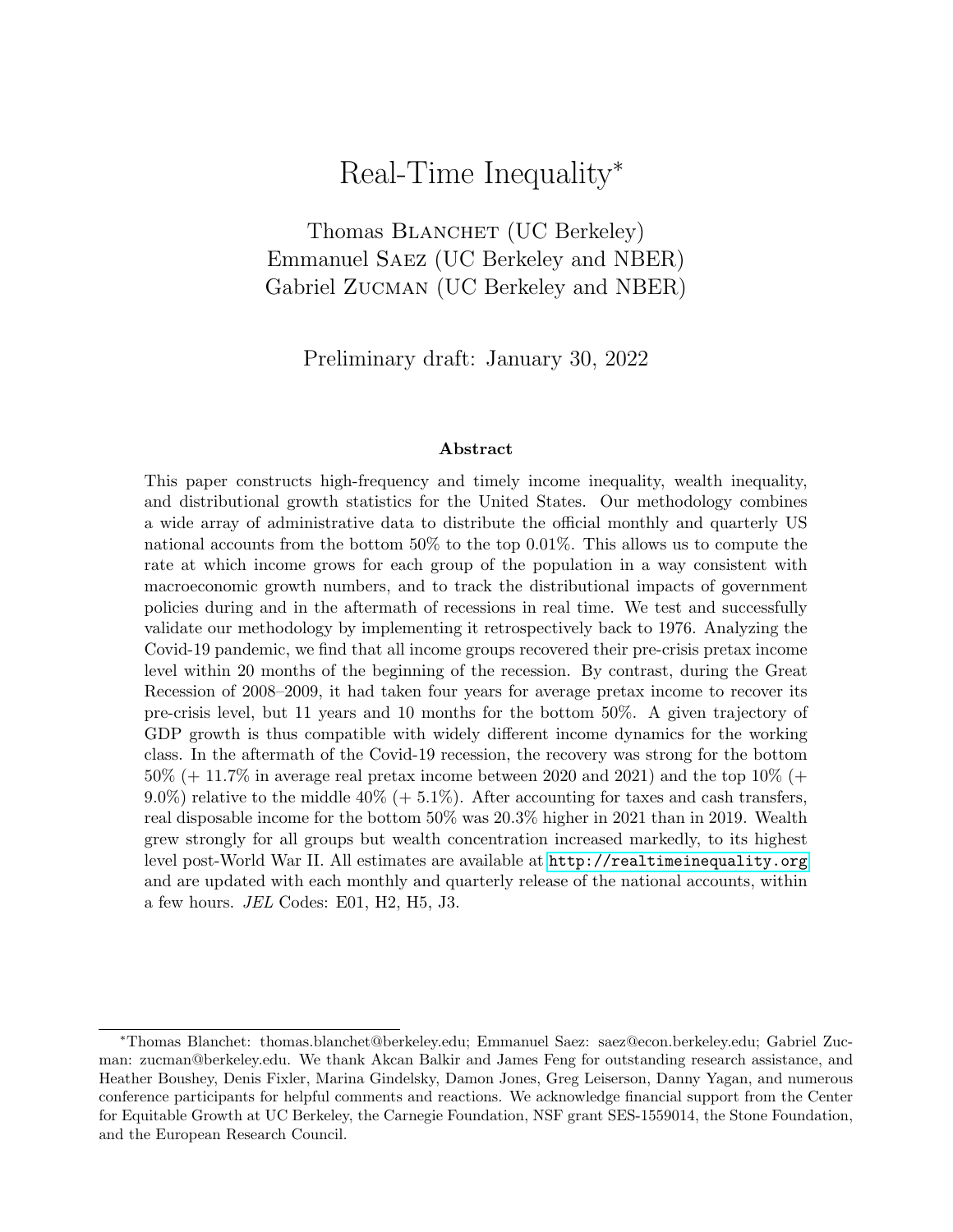## 1 Introduction

A major gap in the economic statistics of the United States is the lack of timely estimates of inequality. Thanks to a sophisticated system of national accounts, official macroeconomic data are published almost in real time: quarterly gross domestic product statistics are released less than a month after the end of each quarter; monthly personal income within a month. These statistics, scrutinized by the business community, are a vital input for the conduct of monetary and fiscal policy. But they do not contain information about the distribution of income. While we know how GDP evolves quarterly, we do not know which groups of the population benefit from this growth and which benefit less from it (or potentially not at all). This gap in economic statistics limits the ability of governments and central banks to design effective policies, especially in crisis situation and in the aftermath of recessions.

Our paper attempts to address this gap by creating real-time distributional national accounts. Starting with the official high-frequency national income and financial accounts of the United States, we distribute these macroeconomic aggregates across the population. This allows us to estimate income and wealth inequality monthly and quarterly on a timely basis. Whenever quarterly GDP growth is released, we can compute the rate at which income has grown for each group of the population, from the bottom  $50\%$  to the top  $0.01\%$ , in a way that is consistent with macroeconomic growth. Following a recession, our series can be used to estimate "distributional output gaps", that is the extent to which income remains below its pre-recession level or trend for the bottom 50% of the distribution, the next 40%, and the top 10%. Finally, since our series incorporate all taxes and government transfers, they allow one to study how national income is redistributed month-to-month and quarter-to-quarter—for example whether fiscal policy enacted after a crisis manages to mitigate income losses for the working class. Our estimates, available online at <http://realtimeinequality.org>, are updated with each monthly and quarterly release of the national accounts, within a few hours.

A key impetus for this project is the Covid-19 pandemic. The pandemic dramatically affected the US economy and led to large-scale government intervention, with federal government annual deficits of around 15% of GDP in both 2020 and 2021, the greatest as a share of the economy since World War II. There is clear evidence that by the beginning of 2022 the economy had on aggregate largely recovered from the shock. But have all groups of the population returned to their pre-pandemic income levels? Is inequality higher or lower after the pandemic than before? If inequality rose, is the rise the largest of the last 10 years, 20 years, 50 years? And to what extent have government policies enacted during the crisis—such as the Paycheck Protection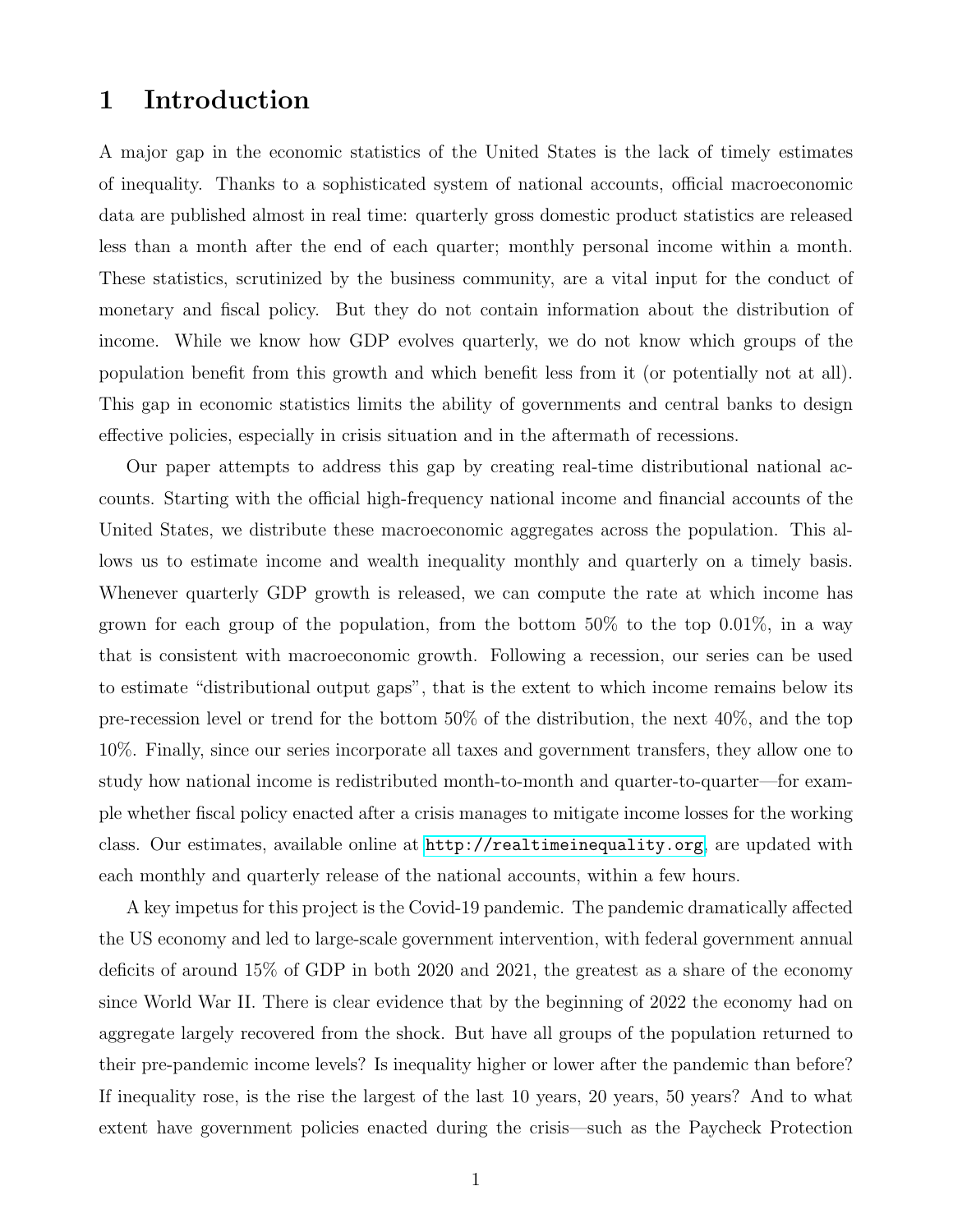Program and pandemic unemployment insurance—been successful at mitigating this rise?

Addressing these questions is difficult because datasets with micro-level information on income available at a high frequency are incomplete. The Current Population Survey captures less than half of US national income and, because it excludes certain forms of income (such as employment fringe benefits and business profits) and does not capture the wealthy well (due to top-coding limitations, small sample sizes, and income under-reporting). This large gap with total national income makes it hard to decompose macroeconomic growth. Income tax data are the canonical source used to capture the top of the distribution, but they are only available with a lag of almost two years, due to late tax returns filings by top earners and processing times at the Internal Revenue Service. This lag makes it hard to compare income dynamics for the middle class and for the rich in a timely manner.

To overcome these limitations, we develop a methodology to project inequality at a high frequency on a timely basis. We start with the annual distributional national accounts microfiles of Piketty, Saez and Zucman (2018), updated in Saez and Zucman (2020b), that allocate annual national income, household wealth, and more than 100 of their components across the distribution. Taking moving averages of current and adjacent-year micro-data, or using the latest file (2019) for the years 2020 and 2021, we re-scale each component of national income and household wealth to its monthly or quarterly seasonally-adjusted aggregate value. We estimate month-to-month changes in the distribution of labor income (which accounts for about twothirds of national income) using high-frequency wage data from the Bureau of Labor Statistics Quarterly Census of Employment and Wages by 6-digits NAICS industry  $\times$  county  $\times$  ownership sector, monthly employment from the Bureau of Labor Statistics, and weekly unemployment insurance claims from the Department of Labor. For wealth and capital income components, we assume that within-component distributions are unchanged in the short term. For government transfers, we simulate the distribution of new programs (e.g., pandemic unemployment insurance) using program parameters and eligibility rules.

We test and successfully validate our methodology in two main ways. First, building on the important work of Lee (2020), we show that the Quarterly Census of Employment and Wages can be used to predict changes in wage inequality remarkably well. The share of wages earned in the top 1% of industries  $\times$  counties  $\times$  ownership sector with the highest average wage (e.g., securities brokerage in Manhattan (which is New York county), Internet publishing and broadcasting in Santa Clara county) is strongly correlated with the share of wages earned by the top 1% individuals. This allows us to project high-frequency changes in wage inequality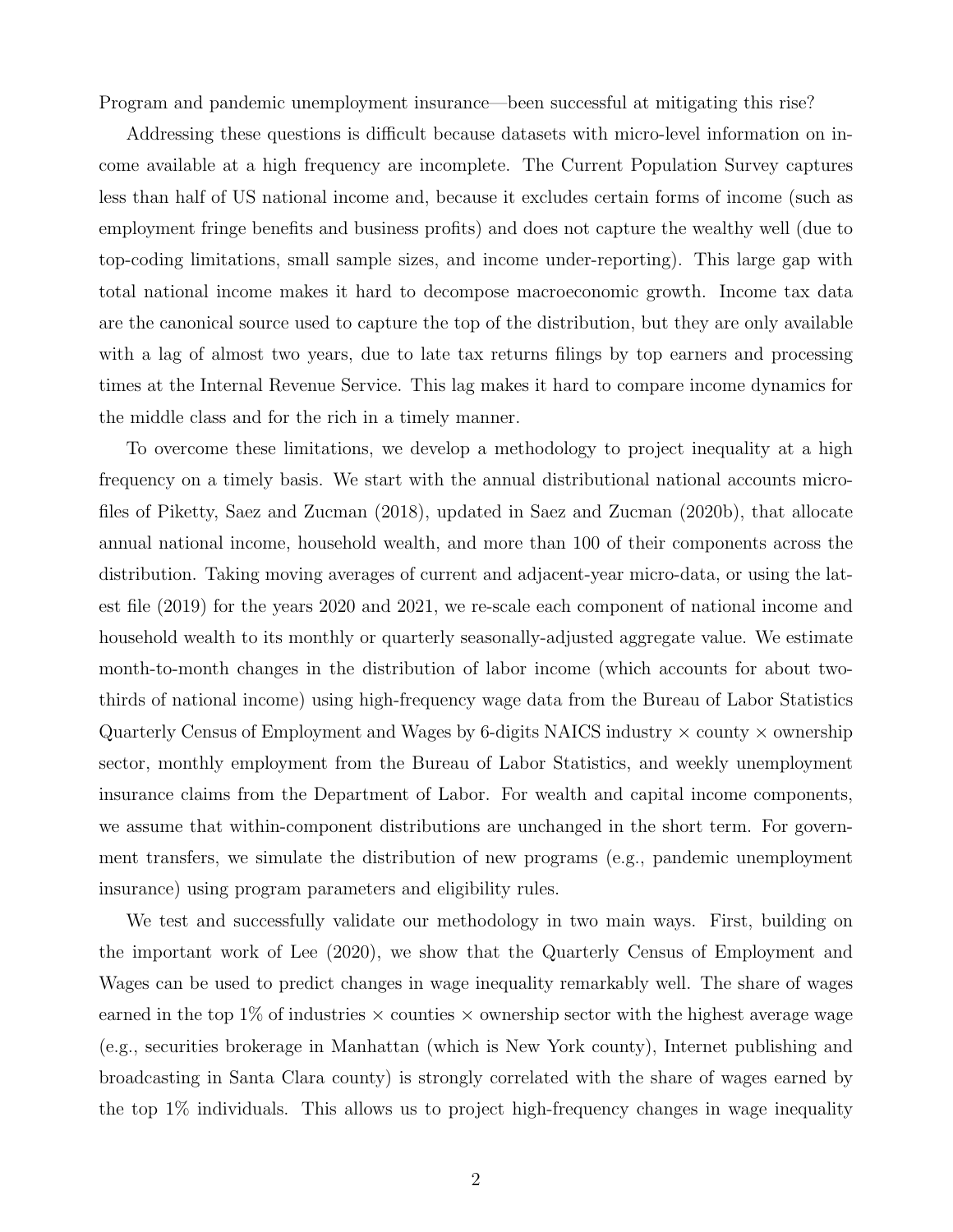reliably. Second, we apply our methodology retrospectively back to 1976 and compare predicted to observed income changes across the distribution. We find that we correctly anticipate whether income is growing or falling 95% of the time for the top 1%, 90% for the next 9%, 95% for the next 40%, and 70% for the bottom 50% (which often has negligible income growth over our sample period).

The intuition for why our methodology delivers reliable results is the following. In the short run, the impact of capital income of income inequality is mostly driven by changes in the relative size of the various components of capital income—such as corporate profits and housing rents—as opposed to changes in how each of these components are distributed across the population. Our method, which assumes stable distributions within component but captures changes in their aggregate values, is thus well-suited to estimating the short-term impact of capital income on the distribution. For labor income, short-term changes in distributions can be large, as unemployment spikes in recessions. But in contrast to capital income, for components of labor income we do not assume stable distributions: we successfully capture high-frequency distributional changes thanks to the quasi-real time Bureau of Labor Statistics wages and employment statistics.

Using our newly constructed data to examine the Covid-19 pandemic yields three main findings. First, all groups of the population recovered their pre-crisis pretax income levels within 20 months of the start of recession, which began in March 2020. The recovery for the working class was dramatically faster than during the previous economic downturn—the great recession that started in December 2007—during which it had taken 11 years and 10 months for the bottom 50% to recover its pre-crisis, pre-tax-and-transfer income level. For adults in the lower half of the income distribution, whose income had experienced little growth before taxes and transfers since the beginning of the 1980s, income before government intervention rose 11.7% in 2021. The recovery was also strong for the top  $10\% (+ 9.0\%)$ , relatively less so for the middle  $40\%$  (+ 5.[1](#page-0-0)%).<sup>1</sup> Second, changes in government programs during the pandemic further boosted the disposable income of the bottom 50%. After accounting for taxes and cash and quasi-cash transfers, disposable income for adults in the bottom 50% was 20.3% higher in 2021 than in 2019. Economic impact payments, unemployment insurance, and an expanded

<sup>1</sup>All growth numbers in this article are adjusted for inflation using the official national income deflator. The same deflator is used for all groups of the population. Average annual income per adult grew 7.6% in 2021 in our series, faster than gross domestic product per adult (+5.4%). As explained in Section [3.1.2](#page-9-0) below, although the two numbers should conceptually be nearly identical, in practice they can diverge because income and output are estimated using largely independent data sources, creating a statistical discrepancy which can be non trivial when estimating short-term growth. Section [5.1](#page-17-0) provides a detailed discussion of income dynamics during the Covid-19 pandemic.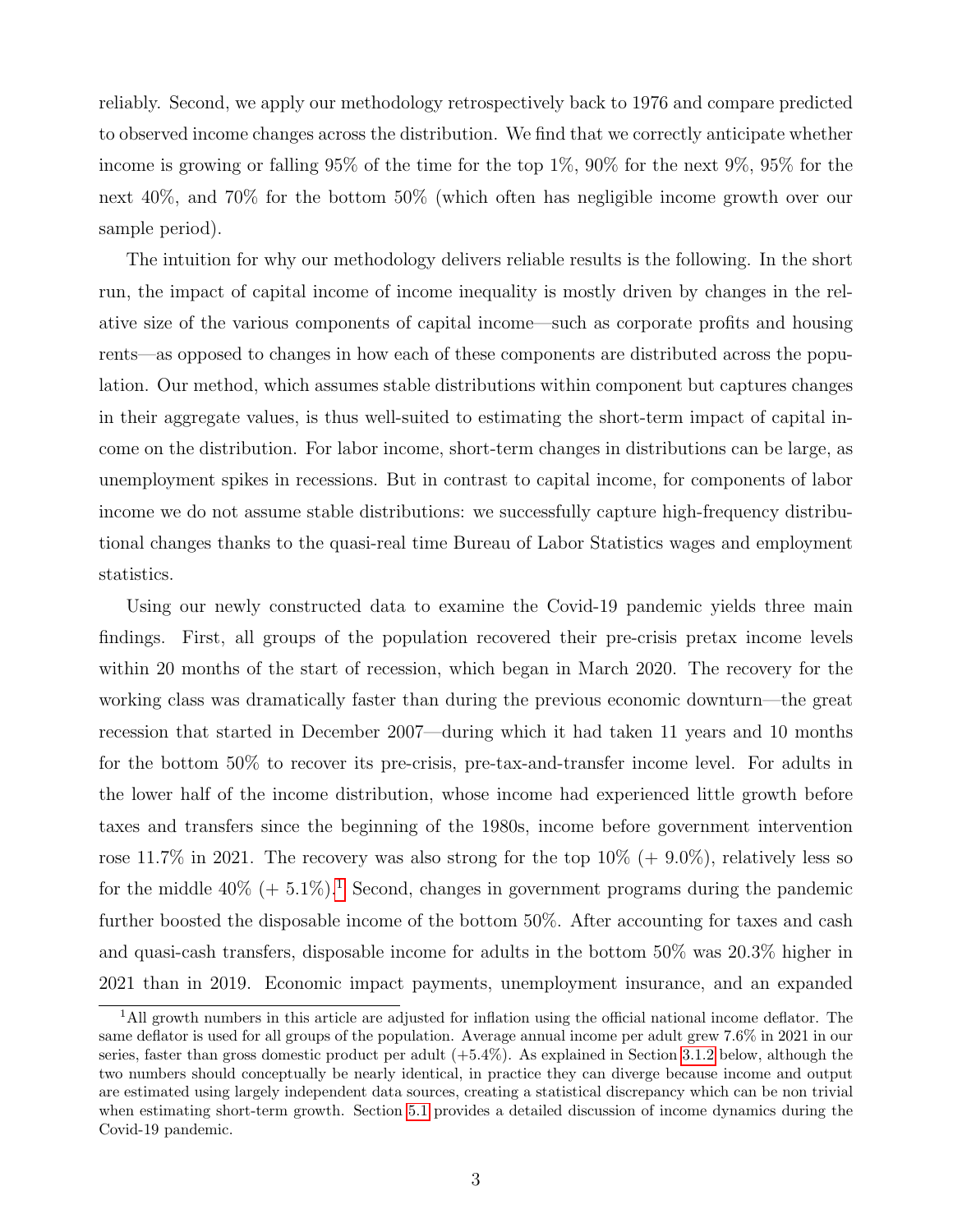child tax credit lifted disposable income for the working class. Third, wealth grew strongly for all groups but wealth concentration increased markedly. The share of wealth owned by the top 0.1% adults (with wealth equally-split among married spouses) increased 1.3 point from the last quarter of 2019 to the last quarter of 2021, to reach 19.1%. Wealth concentration at the end of 2021 was its highest level in the post-Word War II era. The share of income earned by the top 1% adults was also at its highest level in 2021 on a pre-tax-and-transfer basis, but it was below its peak after taxes and government transfers.

At the outset it is worth stressing a number of limitations of our work. First, we take the national accounts as given. The methodology to estimate quarterly GDP and monthly income has been refined over decades and the estimates embody rich information from administrative data sources, but they are imperfect, particularly the early releases upon which we rely to create our inequality statistics for the most recent quarter. Looking forward, high-frequency estimates of GDP growth could be improved by incorporating private sector data (Chetty et al., 2020), thus improving our ability to track inequality in real time. In the meantime, we follow the national accounts in updating our series when revised estimates of quarterly GDP are published.[2](#page-0-0) Second, our real-time distributional national accounts focus on income and wealth groups; they lack information on gender, race, location, occupation, and other relevant dimensions of socioeconomic inequality. We view our paper as a prototype of real-time inequality statistics, a prototype that could be refined, enriched, and eventually incorporated into official national account statistics as more information becomes available at a high-frequency and estimation techniques are refined.[3](#page-0-0)

The rest of this paper is organized as follows. In Section [2](#page-5-0) we relate our work to the literature. Section [3](#page-7-0) presents our methodology. Section [4](#page-16-0) tests and validates our methodology by implementing it retrospectively. In Section [5](#page-17-1) we apply our methodology to the Covid-19 pandemic and discuss the results. Section [6](#page-22-0) concludes.

<sup>2</sup>The first estimate of quarterly GDP is available near the end of the first month after each quarter. A second estimate is released about a month after, and a third and final estimate about a month after the second estimate, i.e. about three months after the end of the quarter.

<sup>3</sup>On the wealth side, the Federal Reserve has already created Distributional Financial Accounts, distributing aggregate household wealth at the quarterly frequency (Batty et al., 2019). On the income side, the US Bureau of Economic Analysis has a long existing program of distributing personal income from national accounts and has also explored how to create higher frequency inequality statistics (Fixler, Gindelsky, and Kornfeld, 2021). This project has greatly benefited from discussions with the both the Fed and the BEA teams.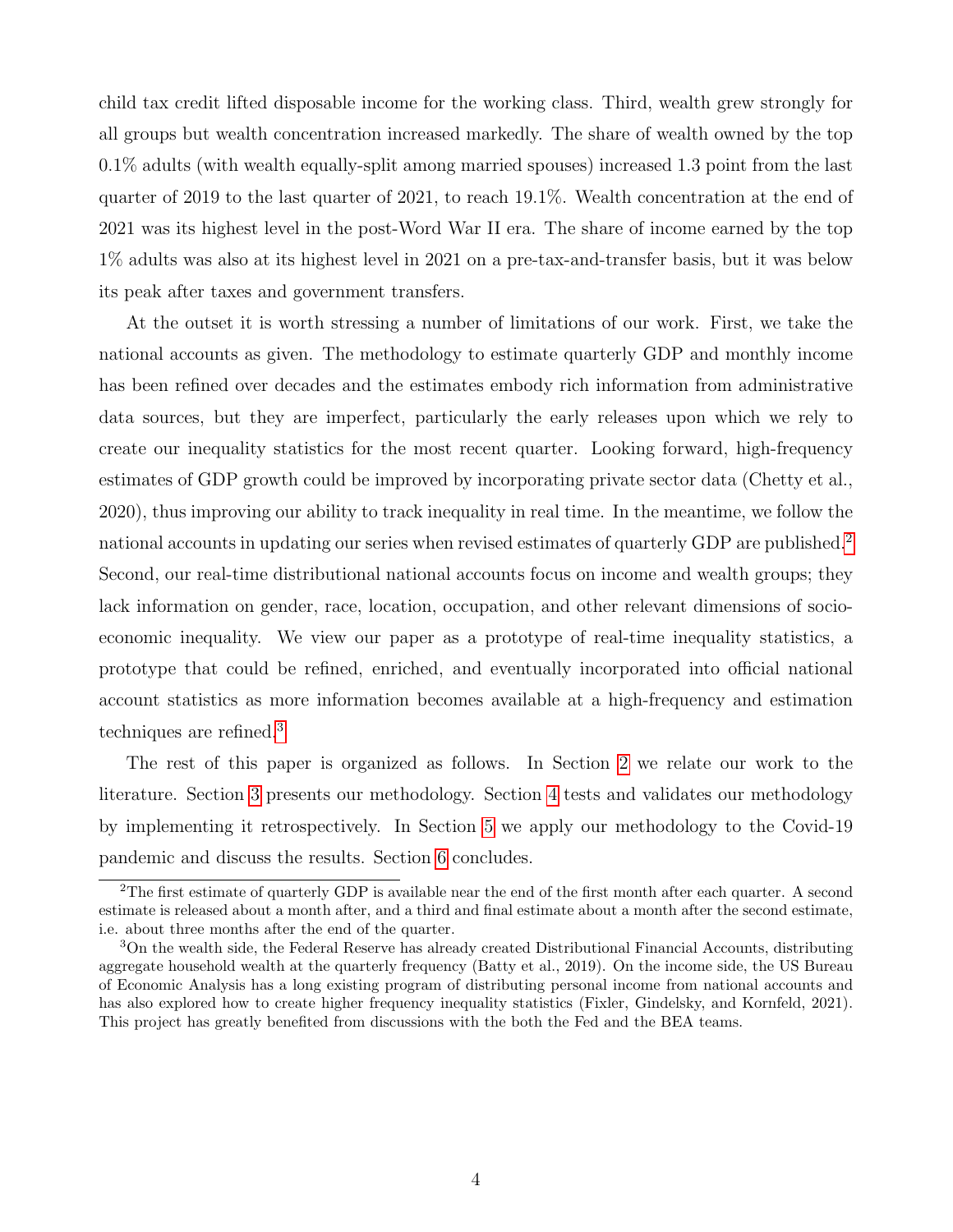## <span id="page-5-0"></span>2 Related Literature

## 2.1 Previous Attempts at Estimating Inequality at a High Frequency

There has been and there are ongoing efforts to estimate inequality at a high frequency in the United States.

The Federal Reserve of Atlanta maintains a monthly wage growth tracker, constructed using microdata from the Current Population Survey following a methodology developed in Daly et al.  $(2011)^4$  $(2011)^4$ . The tracker reports the median percent change in the hourly wage of employed individuals observed 12 months apart. Breakdowns by, e.g., wage quartiles, gender, occupation, and census divisions are shown. The wage quartile series provide valuable information on the dynamics of wages across the distribution. Their main limit is that they do not account for non-workers, hence do not map onto overall income inequality. During recessions, the median wage of employed workers in the bottom quartile often rises as low-wage workers are laid off; even though bottom wages may appear to be growing relatively fast, inequality may in fact be rising. Another limitation is that the data are top-coded at \$150,000 in annual wage, roughly the 95<sup>th</sup> percentile of the wage distribution. They miss the dynamic of income in the top 5\%, a group that earns about a quarter of all wages. In contrast to the Atlanta wage growth tracker, our work includes non-workers, top earners, and all other forms of income beyond wage income (e.g., capital income and transfer income), making it possible to distribute all of national income and to decompose its growth.

Since 2019, the Federal Reserve has published Distributional Financial Accounts (DFA), distributing aggregate household wealth at the quarterly frequency (Batty et al., 2019). Following the prototype wealth inequality statistics constructed in Saez and Zucman (2016), the DFA allocate the official Federal Reserve Financial Accounts totals across the population. In contrast to Saez and Zucman (2016) who primarily rely on income tax data for this allocation, the Federal Reserve uses the Survey of Consumer Finances, a triennal survey of about 6,000 families. As detailed in Section [5.3,](#page-21-0) the evolution of wealth inequality is consistent in these two projects. Our value-added is to capture the top of the distribution all the way to the top  $0.01\%$  (while the top group considered in the DFA is the top  $1\%$ ), to provide longer time series (back to 1976, while the DFA starts in 1989), and to have more distributional information at the annual frequency (due to the annual nature of tax data, as opposed to the triennal nature of the Survey of Consumer Finances).

<sup>4</sup>See <https://www.atlantafed.org/chcs/wage-growth-tracker>.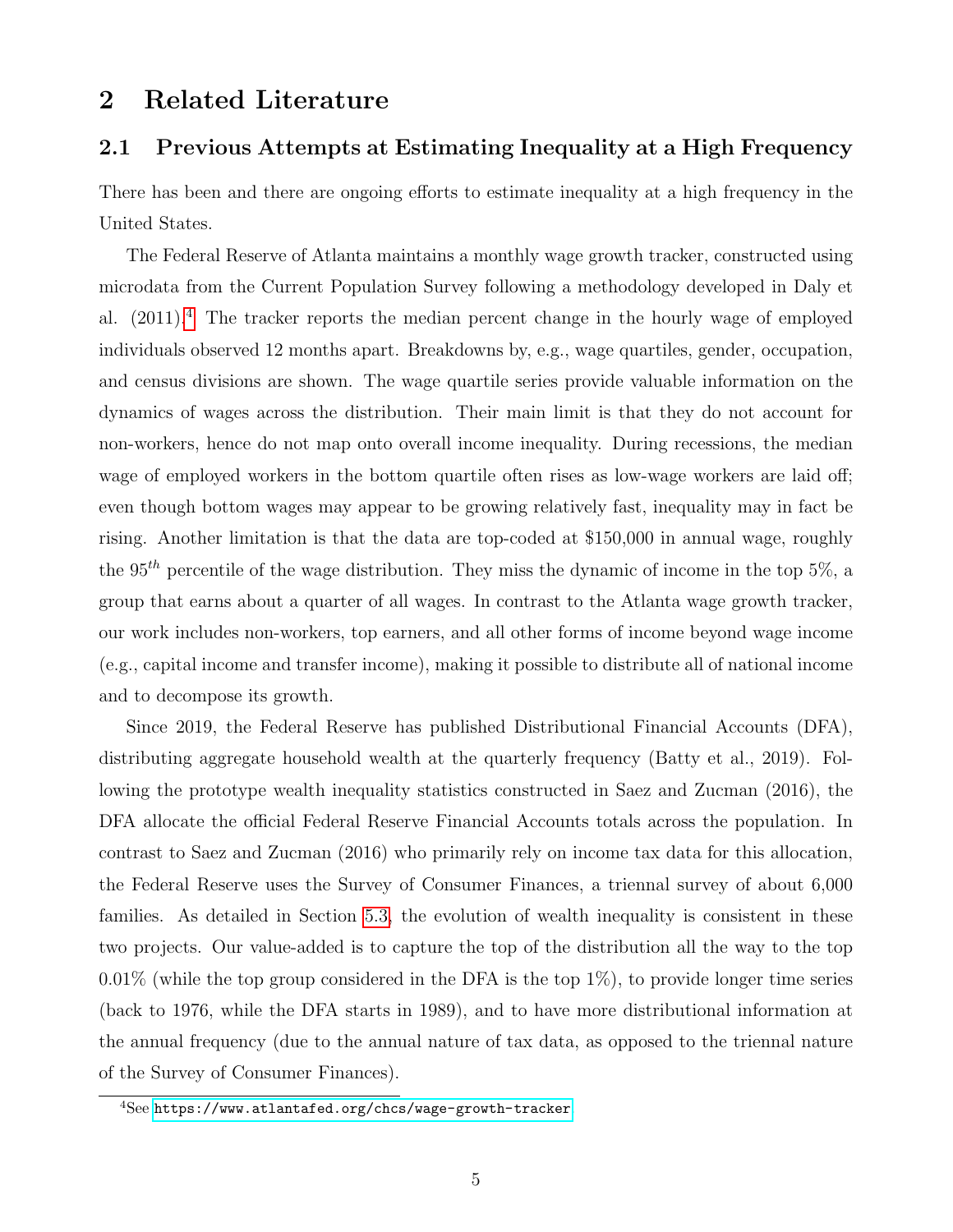Recently, Fixler, Gindelsky, and Kornfeld (2021) build on the existing annual distributional personal income statistics created by the Bureau of Economic Analysis (Fixler et al., 2017) to explore the feasibility of a quarterly distribution of personal income. In contrast, we distribute monthly and quarterly national income, the aggregate used to compute macroeconomic growth.<sup>[5](#page-0-0)</sup> There are also a number of methodological differences in the two approaches. Fixler, Gindelsky and Kornfeld (2021) rescale the annual personal income totals component by component to match the corresponding quarterly totals, but do not attempt to project changes in distributions within components. They do not use the Quarterly Census of Employment and Wages to estimate changes in wage inequality, a key step to capture the dynamic of inequality over the business cycle.[6](#page-0-0) Their main micro-data is the Current Population Survey, not individual tax return data, making it impossible to provide estimates for the top. They do not average adjacent annual micro-data, sometimes leading to discontinuities at the beginning of new years. These differences notwithstanding, both projects share the same objective of creating timely inequality statistics consistent with the national accounts. Our work was inspired by discussions with staff of the Bureau of Economic Analysis and the ongoing dialogue between academics and researchers within government agencies is in our view highly valuable.

## 2.2 Impacts of the Covid-19 Pandemic on Inequality

Our work also relates to the literature on the impact of the Covid-19 pandemic on inequality, most recently surveyed in Stantcheva (2022). The literature emphasizes the equalizing effects of large-scale government intervention in high-income countries, while suggesting several channels through which the pandemic may, once these interventions fade out, eventually widen economic disparities. Relative to this body of work, our main contribution is to provide a general methodology that can be applied to all business cycles and could be implemented throughout the world. The main feature of our methodology is its comprehensive character (capturing 100% of national income), timeliness (estimates are available within a month on <http://realtimeinequality.org>), and granularity (with estimates available from the bottom 50% to the top 0.01% for pretax income, posttax income, disposable income, and wealth). Applied to the Covid-19 crisis, our methodology delivers new insights, such as the fast recovery

<sup>&</sup>lt;sup>5</sup>See Saez and Zucman (2020) for a discussion of the differences between these two concepts and their implications.

<sup>6</sup>We agree with Fixler, Gindelsky, and Kornfeld (2021) that a simple methodology based on the re-scaling of aggregates shows reasonable results during stable growth years but significantly underestimates inequality during and in the aftermath of recessions. A value-added of our work is to demonstrate that a more sophisticated methodology—using high-frequency wage and employment statistics—can overcome this issue.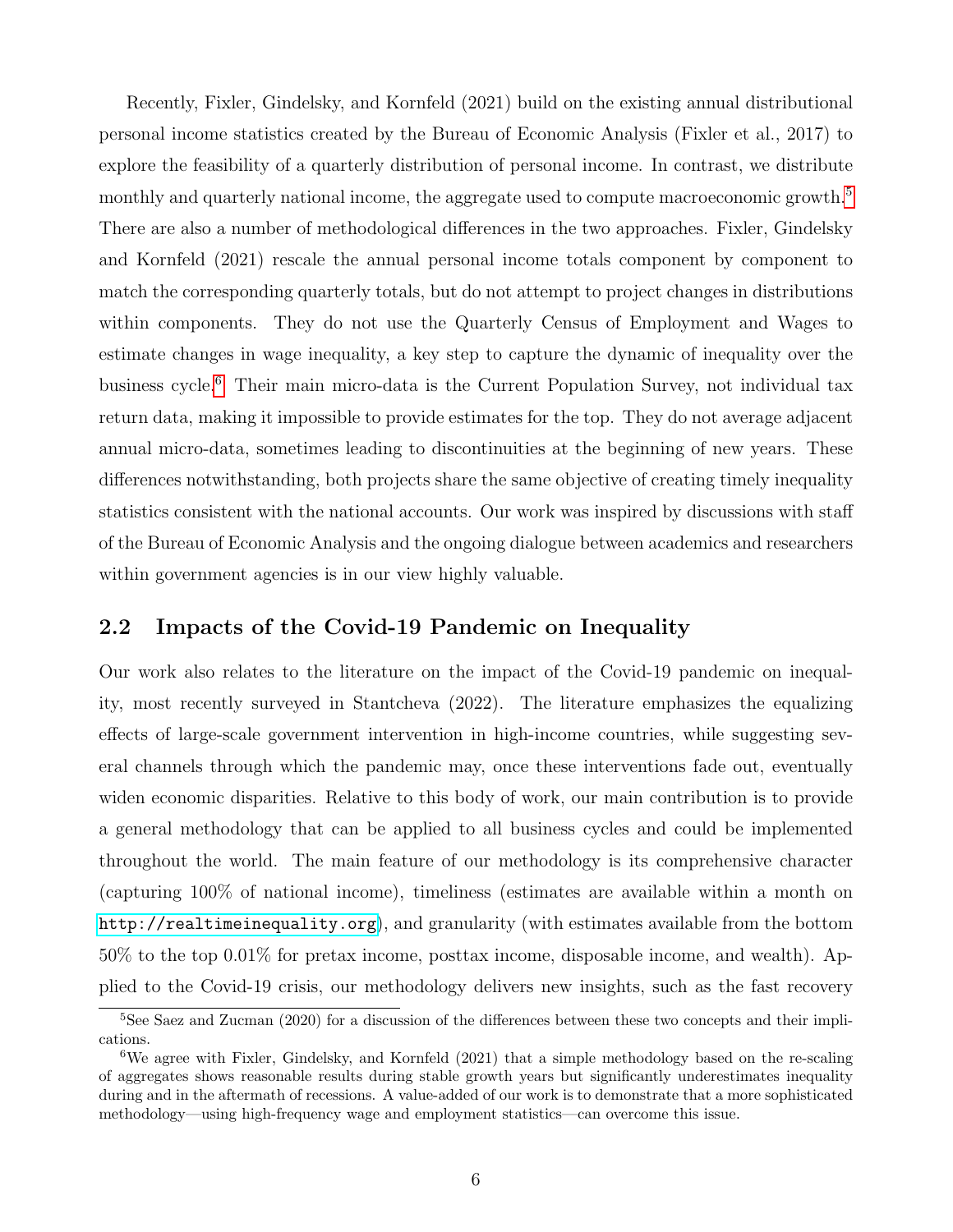of working class incomes even before government intervention; the relatively slower growth of middle-class incomes; and the sharp contrast between the dynamics of working-class incomes during this crisis and the preceding economic downturn.

## <span id="page-7-0"></span>3 Methodology to Estimate Inequality in Real Time

In this section we outline the main concepts and methodology we use to distribute US national income and household wealth at the quarterly and monthly frequency. All the data sources and computer code we use are available online at <realtimeinequality.org>; here we focus on the main steps of the methodology and key conceptual issues.[7](#page-0-0) The data are currently constructed using solely publicly available data sources. Conceivably, estimates could be refined using nonpublic additional data either from government (such as tax statistics) or from the private sector (as in Chetty et a. 2020). Because we want our estimates to be updated frequently and for the foreseeable future, using solely public sources is preferable.

## 3.1 Definitions and Construction of Aggregate Income

### 3.1.1 Income Concepts

Our goal is to distribute seasonally-adjusted quarterly and monthly income aggregates corresponding to the income concepts studied in Piketty, Saez and Zucman (2018) and in the distributional national accounts literature (Blanchet et al., 2021): factor income, pretax income, posttax income, and disposable income.

Factor income is the income earned from labor and capital, before any tax and government spending and before the operation of the pension system. Pretax income is factor income after the operation of the pension system and disability and unemployment insurance (public or private). Contributions to pensions (including Social Security taxes) and to unemployment and disability insurance are removed, while the corresponding benefits are added. Posttax income is pretax income minus all taxes (other than Social Security taxes, already subtracted from pretax income), plus all government transfers (other than Social Security and unemployment benefits, already included in pretax income) and the government deficit. Factor, pretax, and posttax income all add up to national income. National income is the most comprehensive notion of income: it includes all income that accrues to resident individuals, no matter the

<sup>&</sup>lt;sup>7</sup>Methods to estimate the distribution of household wealth and national income at the annual frequency are presented in Saez and Zucman (2016) and Piketty, Saez and Zucman (2018). A discussion of the general issues involved in creating annual distributional national accounts and general guidelines are presented in Alvaredo et al. (2016), updated in Blanchet et al. (2021).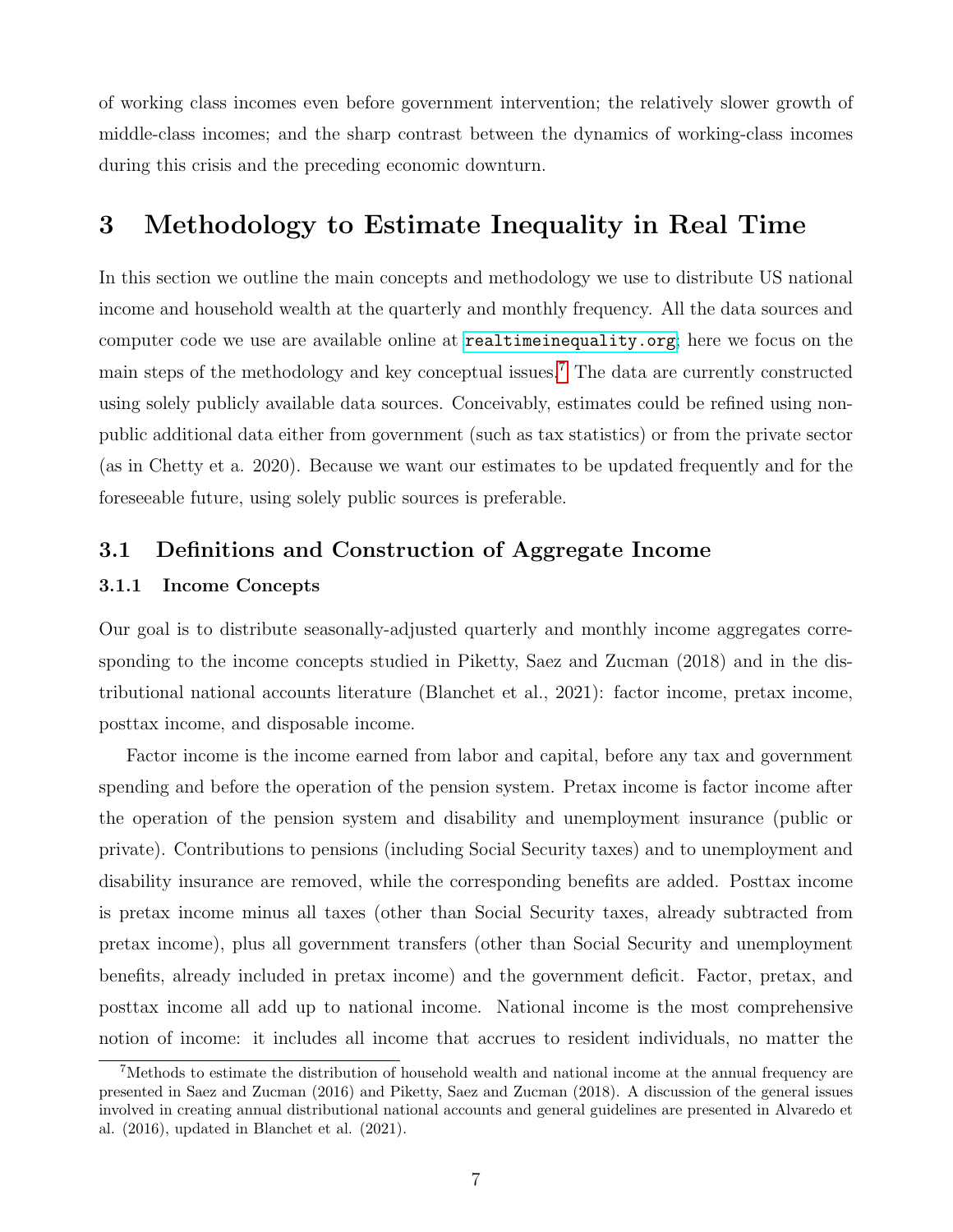legal nature of the intermediaries through which this income is earned. In particular, and in contrast to personal income, national income is not affected by business decisions to operate as corporations vs. non-corporate businesses such as partnerships, a decision influenced by the tax system. This feature of national income maximizes comparability over time. National income is computed following internationally-agreed conventions and methods, maximizing comparability across countries. Our focus on national income is in line with recommendations made by the Stiglitz, Sen and Fitoussi (in 2019) Commission on the Measurement of Economic Performance and Social Progress.

National income is closely related to GDP, the aggregate most often used to compute economic growth. National income is GDP minus capital depreciation plus net income received from abroad.[8](#page-0-0) Since capital depreciation and net foreign income account for a relatively small fraction of GDP and are not volatile, the growth of national income is conceptually nearly identical to the growth of GDP. In practice, because GDP and national income are estimated using largely independent sources in the United States, their growth can diverge; see Section [3.1.2](#page-9-0) below.

Factor income—the sum of income from labor and capital, the two factors of production naturally lends itself to decompositions of economic growth. Pretax income and posttax income include income which is socialized through social insurance and the tax-and-transfer system. At the individual level, the growth of pretax and posttax income thus reflects both output growth and changes in transfers. Comparing the growth of posttax income to the growth of factor income provides a comprehensive view of the extent to which taxes and government spending equalize growth across the distribution.

We also consider a fourth income concept, disposable cash income. It is equal to pretax income minus all taxes, plus all cash or quasi-cash (e.g., food stamps) transfers. In contrast to posttax income, disposable cash income excludes in-kind government transfers such as Medicare and Medicaid, collective consumption expenditures, and the government deficit. Disposable income does not add up to national income and thus cannot be used to decompose economic growth. It is, however, a useful concept to approximate the income that individuals have at their disposal to consume and save; by subtracting the saving component, it can be used to study consumption inequality. Disposable income is a particularly useful concept to transparently study the distributional impacts of government stabilization policies during economic crises.<sup>[9](#page-0-0)</sup>

<sup>&</sup>lt;sup>8</sup>In other words, US national income is the income generated by labor and capital supplied by US residents, in the United States and abroad, net of capital depreciation.

<sup>&</sup>lt;sup>9</sup>In periods of crisis, posttax income—which includes government spending other than cash transfers but adds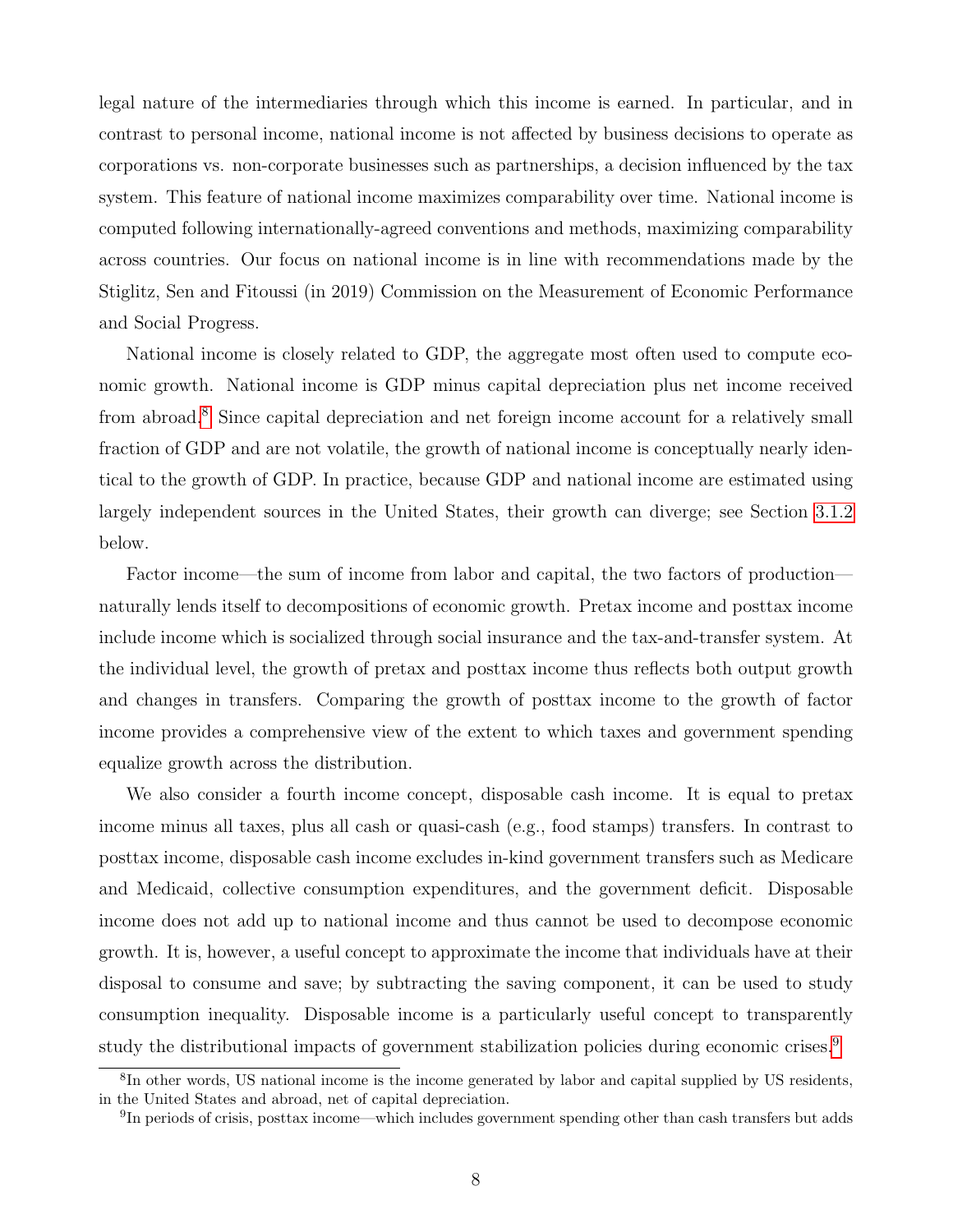#### <span id="page-9-0"></span>3.1.2 Construction of Monthly and Quarterly Income Aggregates

To construct aggregate factor, pretax, disposable, and posttax income, we use the monthly and quarterly national accounts published by the Bureau of Economic Analysis, starting from the most detailed components of personal income (published monthly) and domestic product and income (published quarterly). All the monthly and quarterly aggregates we use are seasonallyadjusted.

Factor income is obtained as the sum of wages and salaries, supplements to wages and salaries, proprietor's income, rental income, corporate profits, interest income, and production taxes, minus production subsidies, non-mortgage interest payments, and government interest payments.[10](#page-0-0) In our monthly micro-files described below, the distribution of each of these components is estimated. Three remarks are in order. First, factor income is estimated using the income approach of the national accounts. As is well known there is a statistical discrepancy between gross domestic income (GDI) and gross domestic product (GDP) in the US national income and product accounts (e.g., Fixler, de Francisco and Kanal, 2021). We do not allocate the statistical discrepancy. Thus our estimates match income growth, not product growth; in years when the statistical discrepancy is not zero, we do not exactly capture GDP growth. Second, corporate profits are not available at the time the first estimate of quarterly GDP is released, but with a one-month lag. For the last quarter of our series (currently the fourth quarter of 2021), we impute corporate profits so that quarterly GDP growth equals quarterly GDI growth.<sup>[11](#page-0-0)</sup> Third, some components of factor income—taxes on production, subsidies on production, and corporate profits—are available quarterly but not monthly. In that case we disaggregate the quarterly series using Denton's (1971) method, following the International Monetary Fund (2017) recommendations to compile quarterly national accounts.

Pretax income is obtained as factor income minus private pension contributions, Social Security taxes, and contributions to unemployment insurance; plus private pension benefits, Social Security benefits, and unemployment insurance benefits. Importantly, pretax income captures the effect of expanded unemployment insurance during the Covid-19 pandemic (and

back the government deficit—can be lower than disposable income. This was the case in the second quarter of 2020, due to the massive federal deficits induced by the economic response to the Covid pandemic. Disposable income has two advantages relative to posttax income in this context. First, it does not require one to make (necessary uncertain) assumptions about who bears the burden of the government deficit. Second, it is more directly informative of the consumption possibilities of households and of the extent to which government policies manage to smooth them over the business cycle.

<sup>&</sup>lt;sup>10</sup>Mortgage interest payments are already subtracted from rental income. Government interest is not part of national income.

<sup>11</sup>This approach minimizes bias and variance relative to an alternative approach assuming that corporate profits grow like GDP in the last quarter.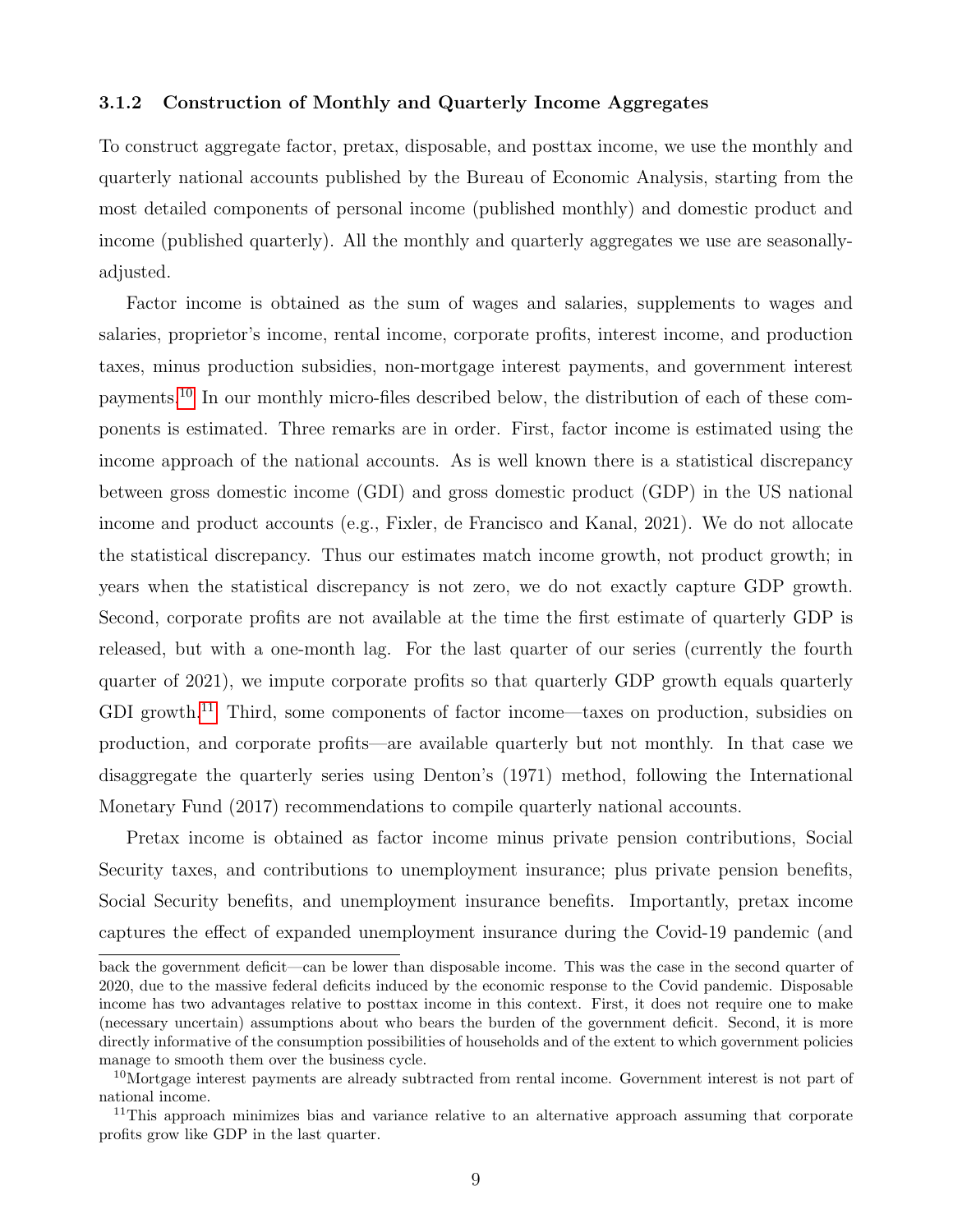also subtracts in a distributionally neutral way the deficit created by the large expansion of unemployment benefits). To construct disposable and post-tax income, we subtract other social insurance contributions (i.e., Medicare taxes), direct taxes, the estate tax, and add veteran benefits, other cash benefits, and for posttax income Medicare, Medicaid, other in-kind transfers, collective expenditures, and the government deficit. Social insurance contributions and benefits, as well as most government taxes and transfers, are published monthly as part of personal income. As with factor income, when an item is not available at the monthly frequency (e.g., collective government expenditure), we disaggregate it using Denton's (1971) method.

## 3.2 From Annual to Quarterly and Monthly Income Distributions

We construct monthly synthetic micro-files in which lines represent synthetic individuals and columns correspond to the income concepts and their components mentioned above. The unit of observation is the adult individual, defined as an individual aged 20 or more. Unless otherwise noted, all the statistics we report in this paper are for "equal-split adults," defined as individual adults with income and wealth equally split between married spouses. On <http://realtimeinequality.org>, we also report statistics at the household level, where a household is a tax unit as defined by the tax code, i.e., either a single person aged 20 or above or a married couple, in both cases with children dependents if any.

We use these monthly files to estimate the distribution of what annual income would be if seasonally-adjusted monthly income aggregates and their distributions remained stable over 12 months.[12](#page-0-0) Another way to measure inequality at a high frequency would be to estimate the inequality of actual monthly income. Because of income mobility, this approach would lead to more inequality at the monthly frequency than at the annual frequency. By contrast, our procedure which annualizes income makes inequality statistics comparable at high vs. low frequency.[13](#page-0-0) It is consistent with the way the national accounts work, which show monthly and quarterly income on an annual basis.

To construct our monthly files, the starting point is the annual distributional national accounts synthetic micro-data of Piketty, Saez and Zucman (2018), updated in Saez and Zucman (2020b). From that baseline we proceed in three steps: (i) we convert these files to the monthly

<sup>12</sup>Quarterly income is computed as the average of monthly income over the three months of the quarter.

<sup>&</sup>lt;sup>13</sup>If one wanted to study the inequality of actual monthly income, income mobility could be controlled for by following households over time. There is, however, no micro-data in the United States allowing to track the longitudinal evolution of household income month after month or quarter after quarter (Fixler, Gindelsky and Kornfeld, 2021). Our approach that focuses on monthly and quarterly distributions of annualized incomes does not require longitudinal data and usefully by-passes this issue.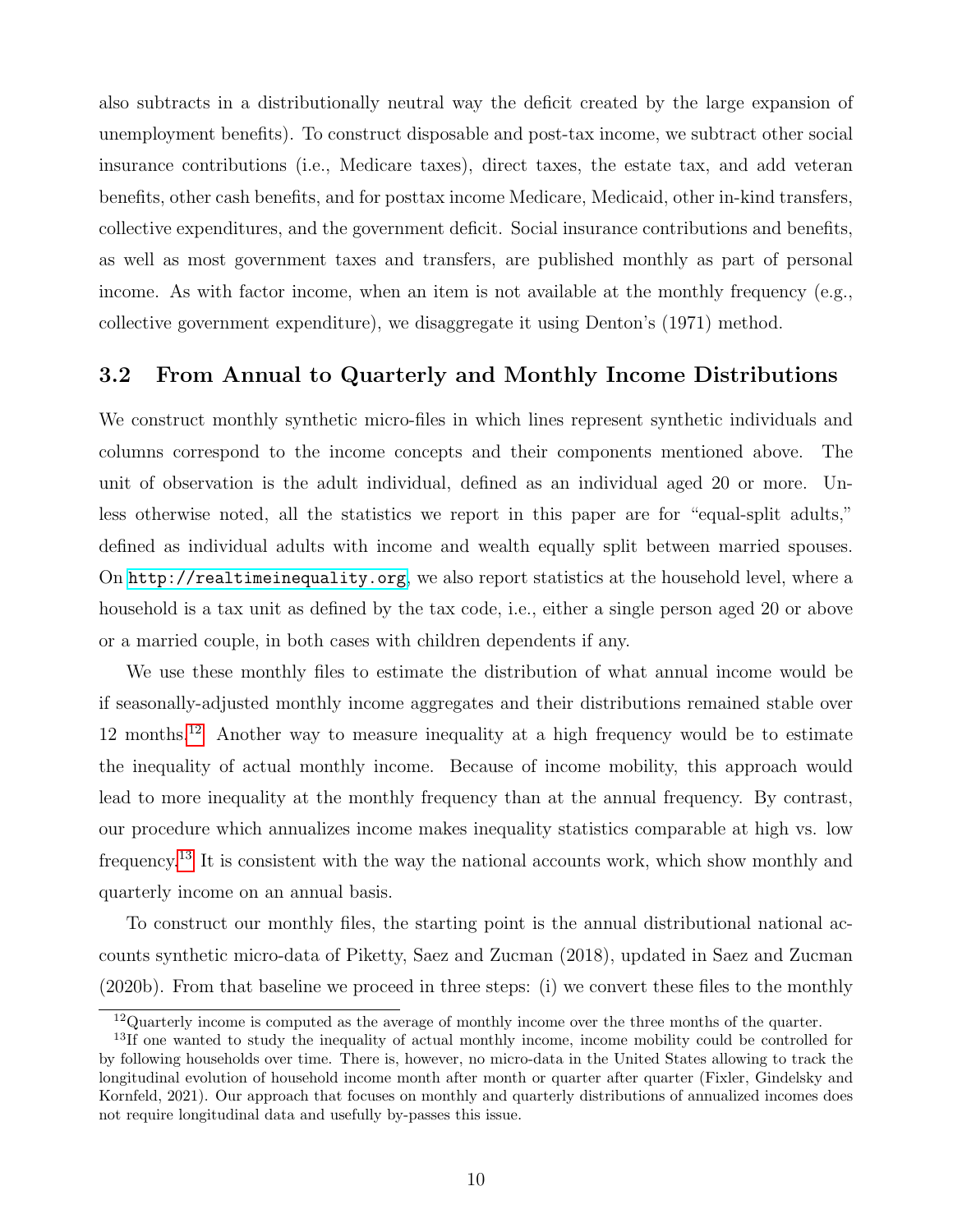frequency; (ii) we incorporate external information on the month-to-month evolution of the distribution of wage income and other income components; and (iii) we rescale all components to their monthly values to match the seasonally-adjusted national accounts aggregates.

The Piketty, Saez and Zucman (2018) micro-files combine IRS tax micro-data, surveys, and national accounts data to construct annual distributions of income and wealth consistent with national accounts. Since their first publication, a literature has developed to test assumptions, conduct robustness tests, develop improvements, and maximize comparability with other countries where similar methods are followed (Blanchet et al., 2021). The current files, comprehensively revised component-by-component, incorporate the results of this body of work. Saez and Zucman (2020b) present the key features of these updates,<sup>[14](#page-0-0)</sup> as well as a detailed reconciliations with other estimates of US income and wealth inequality. The last annual micro-file, which also incorporates the latest national accounts revisions, is for the year 2019, the latest for which distributional income tax data are available and the year immediately preceding the Covid-19 pandemic. This file serves as our baseline for 2020 and 2021 estimations.

In the first step of our methodology, we convert these annual files to the monthly frequency. To do so we normalize the population and the distribution of each income and wealth component to one. We then create monthly versions of these files mixing samples from two adjacent years with unequal weights. To create a file corresponding to month  $m$  in year  $y$ , we combine the micro-data for the year y with its weights multiplied by  $m/12$  with the micro-data for the year  $y-1$  with its weights multiplied by  $1-m/12$ . Therefore, each monthly file is a moving average of the yearly files over the last twelve months. This procedure smoothes out short-run, yearspecific, mean-reverting variations, which are not informative of the distribution for a given month, and would otherwise introduce discontinuities in the series.

## 3.3 Projecting Changes in the Distribution of Labor Income

The second—and most important—step of our methodology involves incorporating external information on the month-to-month evolution of the distribution of labor income. We estimate both changes in the extensive margin (number of employed vs. non-employed individuals, including recipients of unemployment insurance benefits) and in the intensive margin (changes in the wage distribution).

<sup>14</sup>A complete log of all updates since initial publication is available at <http://gabriel-zucman.eu/usdina>, as are current micro-files, computer code, and tabulations of key findings. All vintage releases and corresponding code are also published.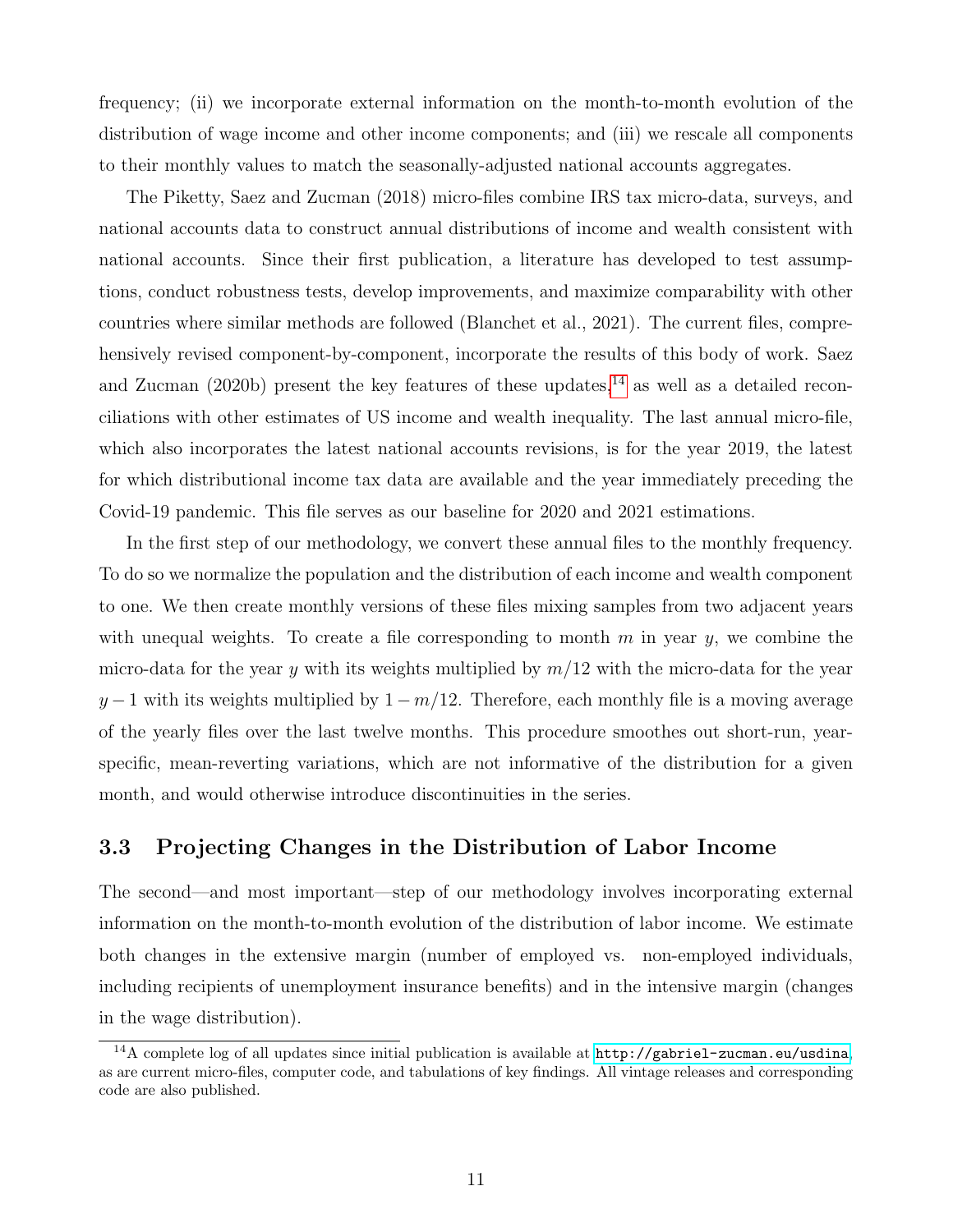#### 3.3.1 Number of Wage Earners and Unemployment Insurance Recipients

To capture changes in the extensive margin, we adjust the number of wage earners and unemployment insurance (UI) recipients to match estimates constructed from the Bureau of Labor Statistics and Department of Labor data. Specifically, we estimate the number of workers using the Bureau of Labor Statistics (BLS) monthly release of non-farm employment at the national level. Since the number of employed people in a given year is mechanically higher than in a given month, we adjust monthly employment numbers to make them commensurable with yearly estimates from Internal Revenue Service (IRS) tax data, using the linear relationship observed between the BLS and the IRS numbers. We use that adjusted series to disaggregate the yearly employment numbers recorded in the IRS data.

We estimate the number of UI recipients in a given month using the Department of Labor's weekly publication of unemployment claims. We aggregate this data by month and adjust it for seasonal variations using the X11 procedure (Shiskin et al., 1967). The number of UI recipients in a given week is mechanically lower than in a given year. To get an estimate commensurable with yearly inequality levels, we adjust the number of UI claims by a constant coefficient to match the annual levels recorded in the IRS tax data. We then use this series to disaggregate yearly unemployment claims using Denton's (1971) method.

We rank individuals according to the distribution of wages or UI benefits and attribute a salary or a UI benefit only to the top  $p\%$  of observations, where p is the percent of people that we estimate receive wages or UI benefits. One challenge with that approach is ranking observations that receive no wage or no UI benefits. If  $p\%$  of the population is employed, then the rank of the  $1-p\%$  of people who received no salary is unknown, and all we know is that it lies somewhere between zero and  $1 - p\%$ . To overcome this issue, we run an interval-censored regression model of the rank against the position in the distribution of factor, pretax, and post-tax disposable income. Based on this model, we simulate a rank for observations with no wage or UI benefits. This approach is a simple way of ensuring that, when we extend the support of wage income or UI benefits, the people who receive that new income are similar to those already receiving it.

#### 3.3.2 Wage Distribution

To project the monthly distribution of labor income (for employed individuals), we use the Quarterly Census of Employment and Wages (QCEW). Starting from observations in the updated Piketty, Saez and Zucman (2018) micro-data that we estimate receive positive wage income, we divide these observations into percentiles, and attribute the wage value calculated from the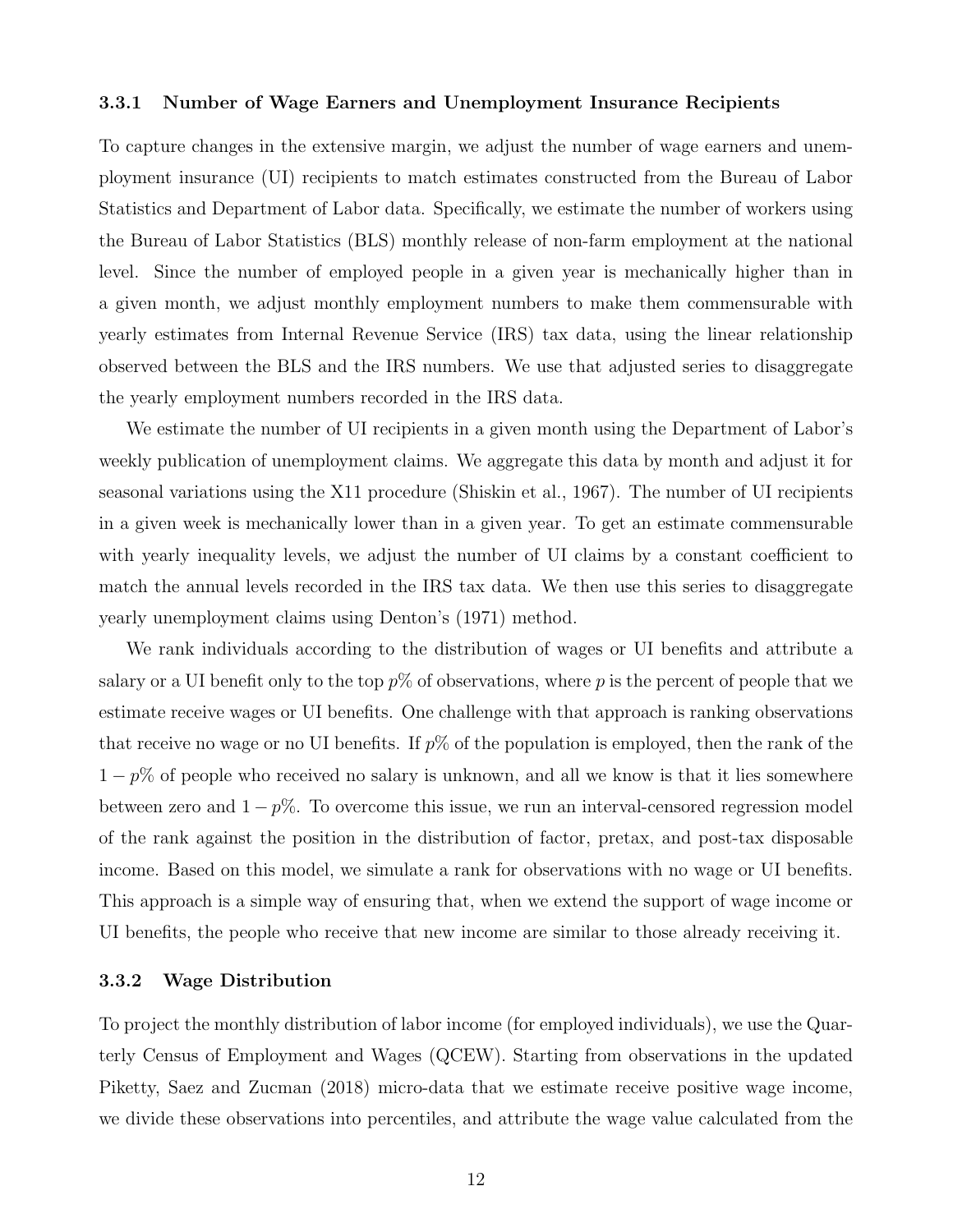QCEW data to each of these percentiles. Together with the previous step for non-workers, this approach ensures that we preserve the copula (i.e., the joint distribution of ranks) between labor and other types of income as measured in the Piketty, Saez and Zucman (2018) micro-files. We now present the QCEW data and explain how we compute wage distributions in this dataset.

BLS's Quarterly Census of Employment and Wages. The QCEW is an administrative dataset published quarterly by the BLS, which records employment levels and wages for workers covered by State unemployment insurance laws and Federal workers covered by the Unemployment Compensation for Federal Employees program (about 95% of the workforce). The QCEW is highly disaggregated: it provides employment counts and average wages within cells that correspond to a given county, industry, and type of ownership (i.e., public or private). The data records industries at the 6-digit NAICS level, distinguishing about a thousand different industries. As a result, the sample contains about a million observations in recent years, much more than a typical micro-level wage survey.

The QCEW reports employment counts monthly but reports wages at a quarterly frequency. This is not a significant issue since wages are sticky, so changes in the wage distribution in the short run are driven by changes in the relative employment of low-wage and high-wage workers rather than by changes in their respective salaries. We run the wage data in the QCEW through a moving average of the last twelve months to get smooth monthly wages and to get rid of the seasonality in the wage data (due, for example, to end-of-year bonuses). In cases where this procedure introduces missing values, we impute them back using a regression of the logarithm of wages against county, time, industry, and type-of-ownership fixed effects.

Estimating the Distribution of Wages in the QCEW. We build upon the pioneering work of Lee (2020) who constructed quarterly wage income distributions using the QCEW data. We use the QCEW as if it were a micro-level dataset, treating each cell as an observation whose weight is the employment count and whose value is the average wage. We remove outliers, defined as cells whose wage is less than half of a full-time minimum wage job. We then estimate the average wage by percentile in each month.

We correct seasonal variations (introduced by seasonality in employment numbers) by running the average wage for each percentile through the X11 procedure. The resulting monthly series are smooth and their trends follow the tax data closely. Because the QCEW data is aggregated, it understates the level of inequality. We fix this by conducting a simple adjustment to the monthly series. Specifically, we regress the tax data wage against the QCEW wage for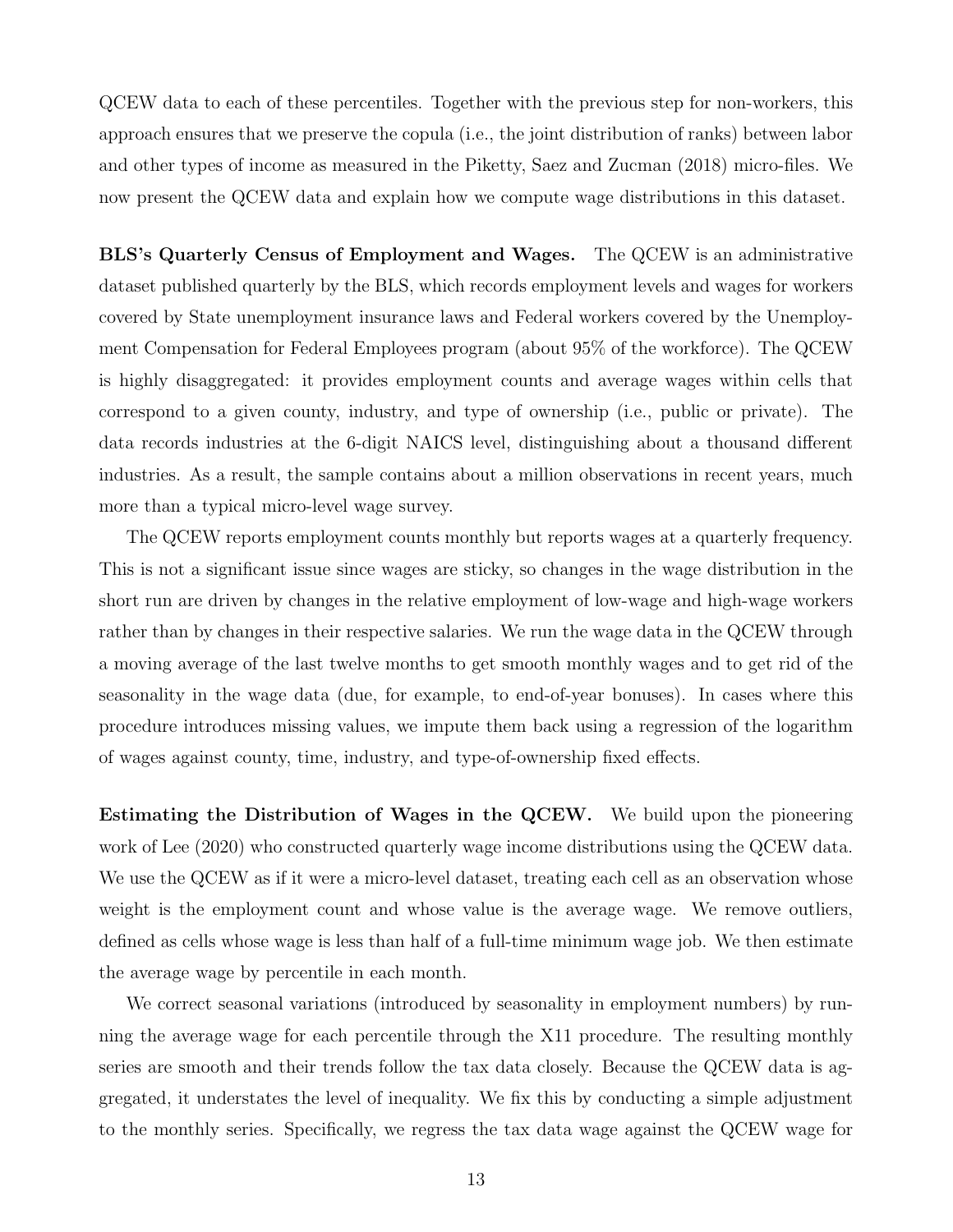each percentile and use the prediction from these regressions as our monthly estimate for each percentile. This procedure works well because the relationship between the average wage of a given percentile in the QCEW data and the tax data is strongly linear. Importantly, this correction does not vary with time and thus does not weaken the predicting power of the QCEW data. The final adjusted series closely track the level and trend of the tax data.

Compared to the most recent macroeconomic data, the QCEW is available with a lag of one to two quarters. We use the BLS State and Metro Area Current Employment Statistics to fill this gap. These statistics are similar to the QCEW. The main difference is that they are based on a survey of about 144,000 businesses and government agencies rather than on administrative data. As a result, they are available quicker and released every month, albeit with a coarser level of aggregation (about 19,000 monthly series covering up to 300 industries and 450 areas, compared to about a million series in the QCEW). We match each QCEW cell to three Current Employment Statistics series. The first matches the location of the QCEW cell as precisely as possible, the second matches it at the state level, and the third at the national level. Because there is a trade-off in the Current Employment Statistics series between the level of geographical and industry disaggregation, using those three series allows us to extract as much information as possible. We average the trend from these three series in each cell and use this average trend to extend the QCEW data in the most recent quarters.

## 3.4 Projecting the Distribution of Capital Income and Wealth

For capital and mixed income, we proportionally rescale each component to match aggregate, seasonally-adjusted monthly values. The components of capital and mixed income we consider are proprietor's income, rental income, corporate profits, interest income, and interest payments. We assume that the distribution of each component is unchanged at a high frequency, but take into account the change in the relative size of each component, which is the first-order driver of short-run changes in the concentration of capital income. From the second to the third quarter of 2020, for example, corporate profits grew 25% while rental income was little changed. Since corporate profits are more concentrated than housing rents toward the top of the distribution, income inequality rose, which our procedure captures.

We follow the same methodology to construct quarterly wealth distributions. The macroeconomic aggregates that we distribute come from the official Financial Accounts published by the Federal Reserve. These accounts are published every quarter, which is why we construct wealth aggregates at a quarterly frequency only. Household wealth is the sum of tenant-occupied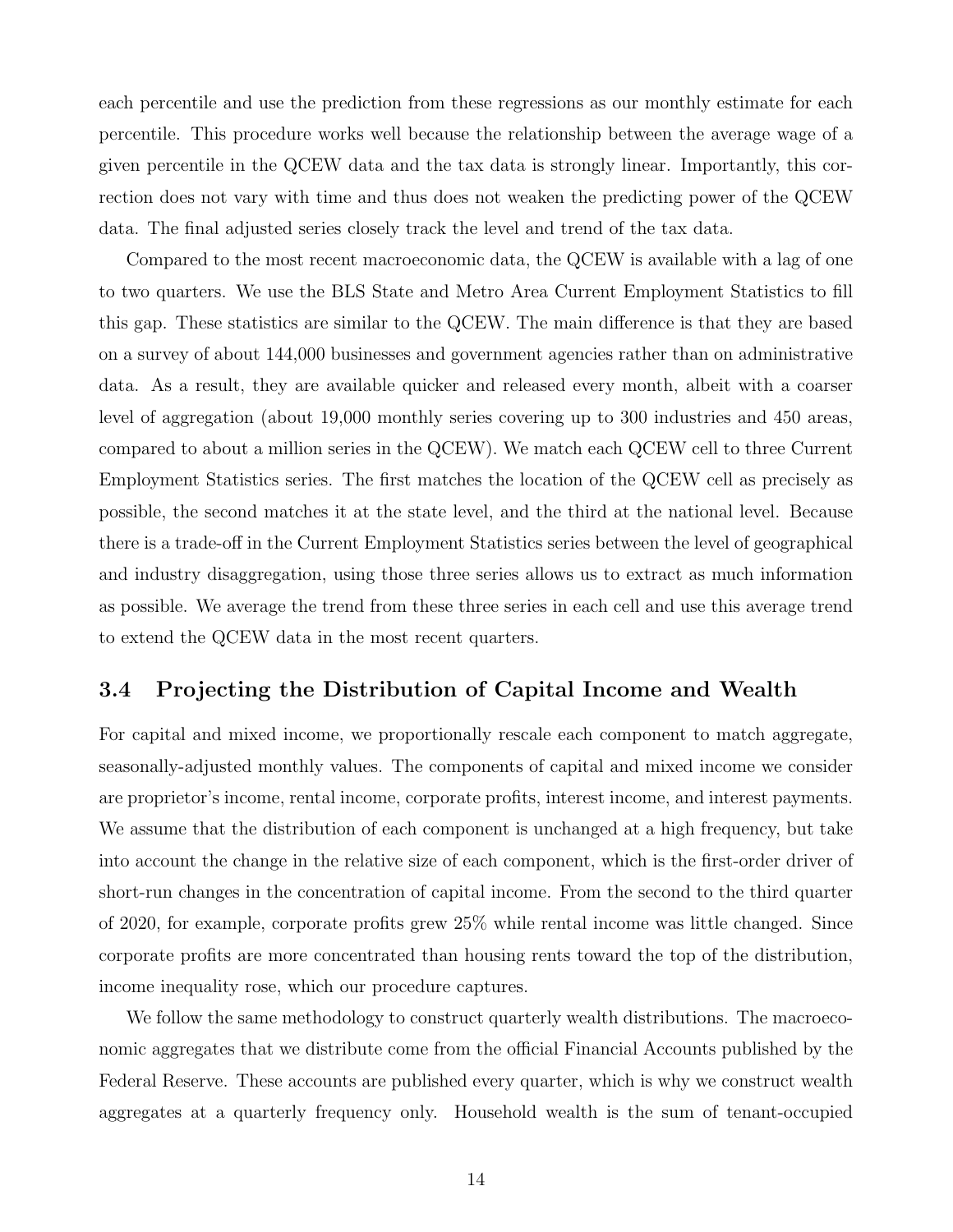housing, owner-occupied housing, S-corporation equity, C-corporation equity, equity in noncorporate businesses, fixed-income assets, and pension assets, minus tenant-occupied mortgages, owner-occupied mortgages, and non-mortgage debt. Wealth inequality is estimated in the updated Piketty, Saez and Zucman (2018) micro-files by updating each of these wealth component to its end-of-quarter value. Following Saez and Zucman (2016), our estimates exclude unfunded pensions (such as promises of future Social Security benefits), consumer durables (which are not assets in the System of National Accounts and thus excluded from wealth in other countries; see United Nations, 2009), and the assets and liabilities of non-profit institutions such as private foundations.

### 3.5 Government Transfers

We simulate the key components of the government response to the Covid crisis. Three programs warrant special treatment: the Paycheck Protection Program, Covid relief payments, and the expanded refundable tax credits.

The Paycheck Protection Program is a loan program designed to keep small businesses afloat, representing about \$1,000 billion, or 5% of national income. The government forgave most of these loans, assuming companies kept their employees and wages stable. Following Autor et al. (2022), we distribute 70% of the program's expenditures to business owners and the remaining 30% to wage earners. We construct a novel estimate of the program's distributional effect for the incidence on wages. We use the publicly available data on each loan, which we match to the QCEW data based on the date of the loans, the industry, and the location of the business. We manage to match about 5,700,000 loans to 5,500,000 QCEW cells. We estimate both an extensive margin (fraction of the workforce covered) and an intensive margin (fraction of the wage bill covered) for each percentile of the labor income distribution, which we use to simulate the effect of the Paycheck Protection Program on workers.

Second, we allocate the three waves of Covid relief payments ("economic impact payments") based on program rules using taxable income as reported in the updated Piketty, Saez and Zucman (2018) files.

Third, we also allocate the expanded refundable tax credits (child tax credit and earned income tax credit) based on income and eligibility using our micro-data.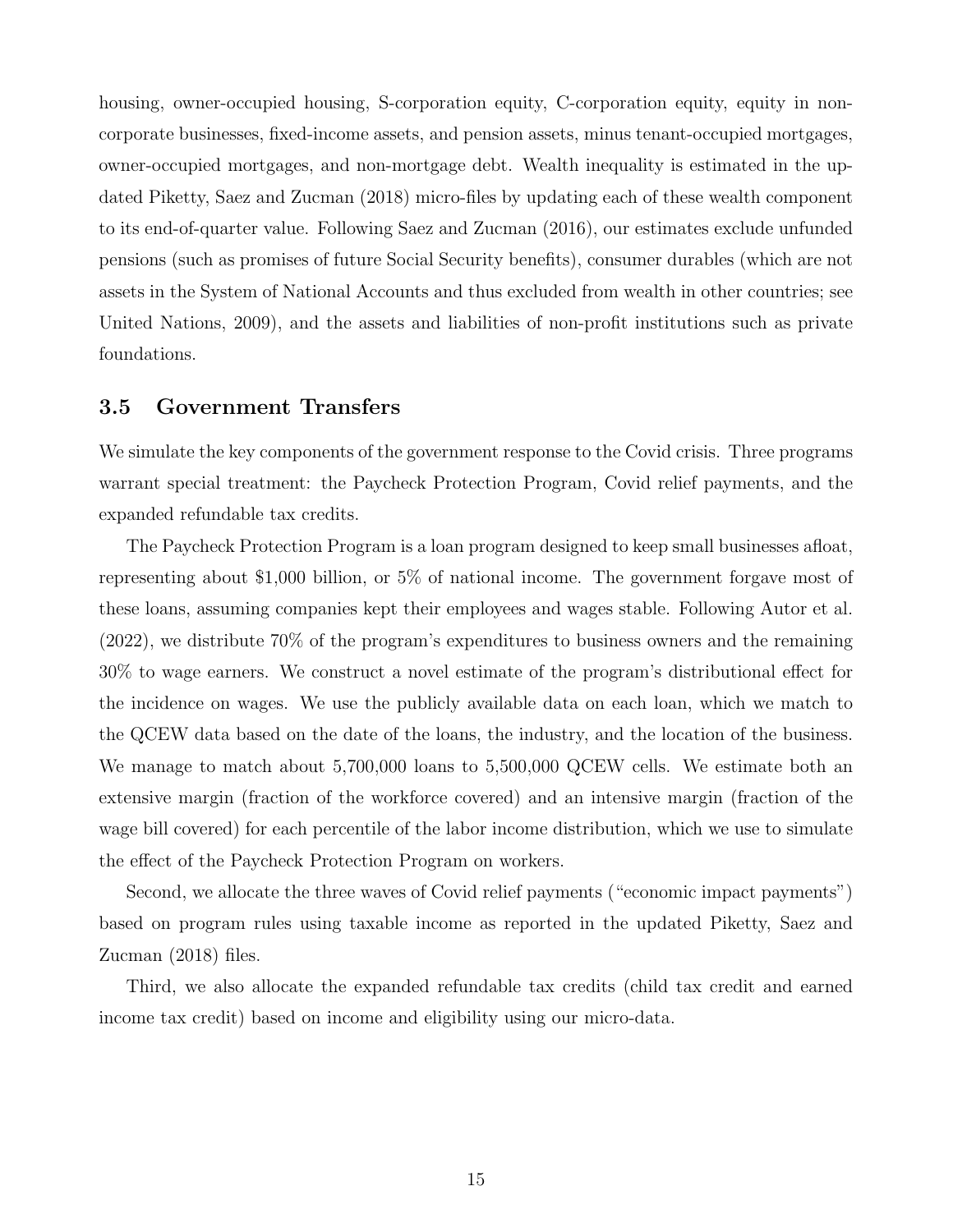## <span id="page-16-0"></span>4 Validation Tests

This Section provides a number of validation test of our methodology to project high-frequency income distributions.

QCEW wage distribution prediction. First, we examine how well the QCEW data can predict the actual wage income distribution. Figure [1](#page-25-0) compares the wage distributions in the annual micro distributional national account data and those obtained in our monthly synthetic distributional national account data using the QCEW as described above. Each panel depicts the share of total wage income earned by a specific fractile (bottom 50%, middle 40%, next 9%, and top 1%) among individuals with positive wage income. The QCEW adjusted data track the annual micro-data very closely for all groups. This means that our methodology to predict the wage distribution using the QCEW is generally accurate. These results are consistent with the pioneering analysis of Lee (2020) who first used the QCEW to create quarterly wage distributions for macro-business cycle analysis.

Retrospective validation methodology. Our long time series since 1976 allow us to check retrospectively whether our projections using prior year micro-data combined with current year data (national accounts, employment figures, QCEW wage distributions, etc.) provide accurate distributional estimates. We proceed as follows. For each year  $t$  from 1976 to 2018, we start from year t annual micro-data and we use our methodology retrospectively to age the year  $t$ data into a year  $t + 1$  synthetic annual micro-data using solely the external sources of national income statistics macro aggregates, employment and unemployment aggregates, and the QCEW for year  $t + 1$ . We can then compute any distributional statistic with this synthetic micro-data for year  $t + 1$  and compare them with the actual statistics coming out of the actual micro-data for year  $t + 1$ . To test whether the predictions for year  $t + 1$  are accurate, we focus on changes from year t to  $t + 1$  where year t is always estimated using the actual micro-data while year  $t + 1$  is estimated using the projected synthetic micro data vs. the actual micro-data.

Predicting undistributed corporate profits. Figure [2](#page-26-0) depicts the predicted growth (xaxis) vs. the actual growth (y-axis) in yearly undistributed corporate profits accruing to the top  $1\%$  income earners and expressed in percent of total national income from year t to year  $t + 1$  for each year from 1976 to 2019. The dots align along the 45 degree line showing that our predicted growth is generally highly informative of actual growth. The reason why prediction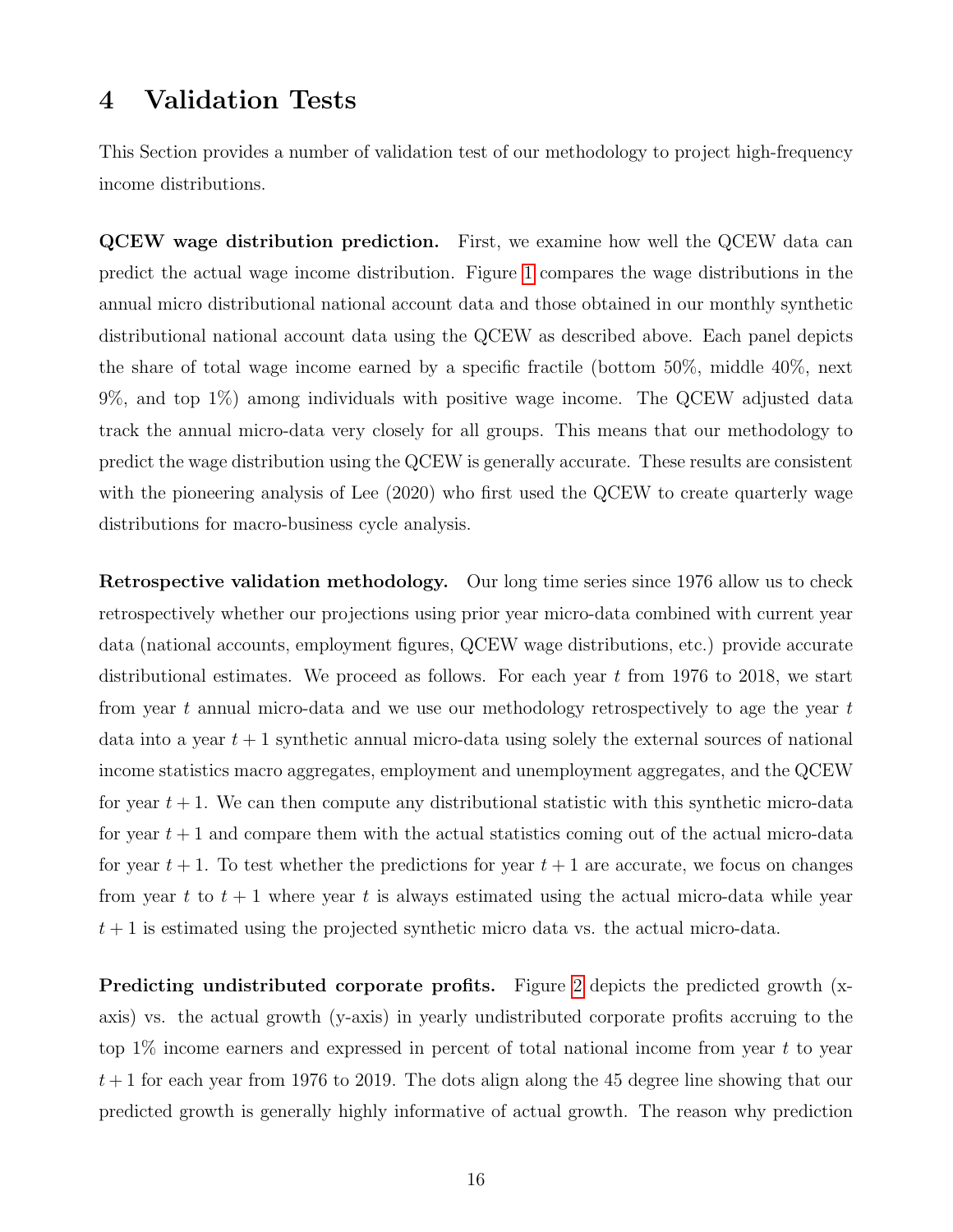is so accurate is because the year-to-year changes in the share of corporate profits accruing to the top 1% are small relative to the year-to-year changes in aggregate corporate profits. For example, corporate profits can fall by 20% or more year-to-year during a recession and then soar back up during a recovery. As a result, changes in aggregate corporate profits drive short-term distributional effects, and hence our method using macro-aggregates works very well to project the distributional impact for such a component.

Overall prediction. Next, we examine whether our methodology is successful at predicting overall changes in the income distribution. We focus on annual growth rates by income group and the top 1% income share which are crucial distributional statistics.

Figure [3](#page-27-0) focuses on annual growth rates by broad income group: the bottom 50%, the next 40%, the next 9%, and the top 1%. It depicts the predicted growth rate (x-axis) vs. the actual growth rate (y-axis) in yearly real income per adult from year t to year  $t + 1$  for each year from 1976 to 2019. Each panel depicts a specific income group. Years for which there is a significant tax reform that generates income shifting (for tax avoidance reasons) and often distorts reported incomes are depicted with a red triangle). The linear fit is close to the 45 degree line showing that our predicted growth is generally highly informative of actual growth.

Figure [4](#page-28-0) focuses on the annual change in the top 1% income share. It depicts the predicted change in the top  $1\%$  income share (x-axis) vs. the change in the top  $1\%$  income share (y-axis) from year t to year  $t + 1$  for each year from 1976 to 2019. Years for which there is a significant tax reform that generates income shifting (for tax avoidance reasons) and often distorts reported top incomes are depicted with a black triangle). Overall, in 80% of years, our predicted change has the correct sign, showing that our predicted change is generally highly informative of the actual change in the top 1% income share.

## <span id="page-17-1"></span>5 Inequality During the Covid-19 Pandemic

This Section uses our real-time estimates to analyze the dynamics of income and wealth across the distribution during the Covid-19 pandemic. We start by studying the dynamic of income before government intervention, then move to disposable income and wealth.

### <span id="page-17-0"></span>5.1 The Dynamic of Factor Income During the Covid-19 Recession

Dynamic across the income distribution. The Covid-19 pandemic led to a dramatic collapse in average income. Between February 2020 (the last month before the recession) and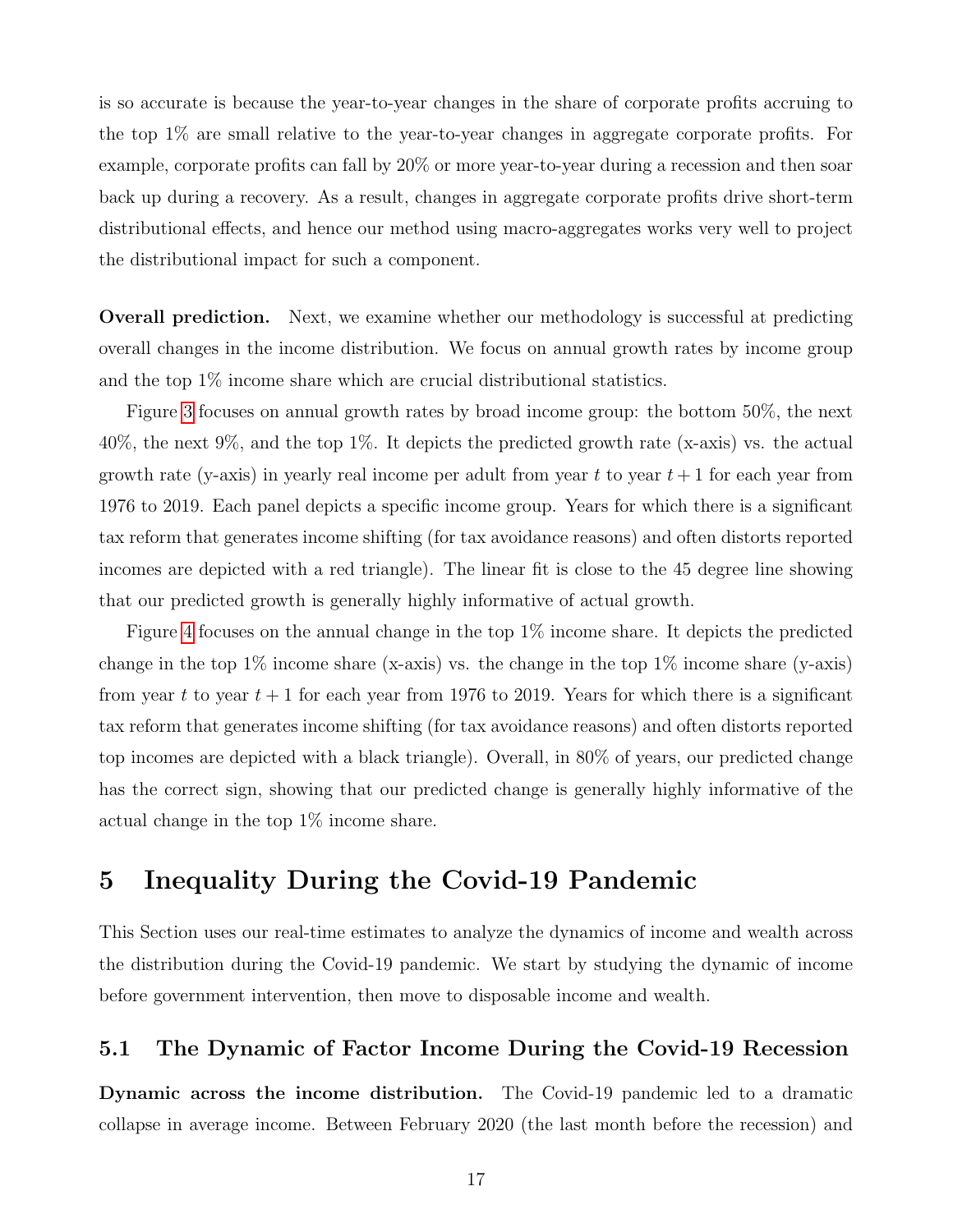April 2020 (the trough of the recession), annualized real US national income per adult fell 15.2%, the largest decline observed in our series during any period of time. Average income then rebounded sharply.

Figure [5](#page-29-0) shows the dynamic of factor income across the distribution during this crisis at the monthly frequency. To contrast the collapse in income during the pandemic with normal income dynamics, the graph starts in July 2019. As the figure shows, the economic downturn caused by the pandemic led to the strongest income declines for the working-class and to a lesser extent for the top one percent. It affected the middle-class and upper-middle class relatively less. Factor income collapsed -32.7% for the bottom 50% between February 2020 and April 2020. The fall was less severe for the middle  $40\%$  and the next  $9\%$  (a decline of about  $10\%$ ), because individuals in these groups that were more likely to remain employed and keep their wage. It was very large for the top  $1\%$  (-18.6%), due to the collapse of business profits, a key source of income at the top.

The groups that had the largest losses in 2020 had the largest gains in 2021. On average, real annual factor income per adult grew 7.6% in 2021, but it increased 11.7% for the bottom 50%—by far the highest annual income growth rate for this group since the start of our series in 1976—and 12.7% for the top one percent. Growth was lower for the middle  $40\%$  (+5.1%). As already noted, our methodology distributes national income, not domestic product. Although income and product growth should conceptually be nearly identical, in practice they can diverge because income and output are estimated using largely independent data sources. This is the case in currently available national accounts statistics for 2021: according to official GDP statistics, gross domestic product per adult grew  $+5.4\%$  in 2021, less than income per adult (+7.6%). This gap may shrink when revised GDP and income estimates are published, and suggests that currently available headline GDP statistics may understate the strength of the recovery.

According to our estimates, all groups of the income distribution recovered their pre-crisis income level within 20 months, but not at the same pace. It took 13 months for average income to recover its February 2020 level. The groups least affected by the crisis recovered first; the most affected ones recovered last. The middle 40% and the next 9% recovered their pre-crisis income level in the last quarter of 2020. The top 1% recovered in January 2021, 10 months after the beginning of the crisis. The bottom 50% recovered in October 2021, 20 months after the beginning of the crisis. Because the bottom 50% was hit the hardest and recovered last, the pandemic, had, by the end of 2021, exacerbated factor income inequality. The share of factor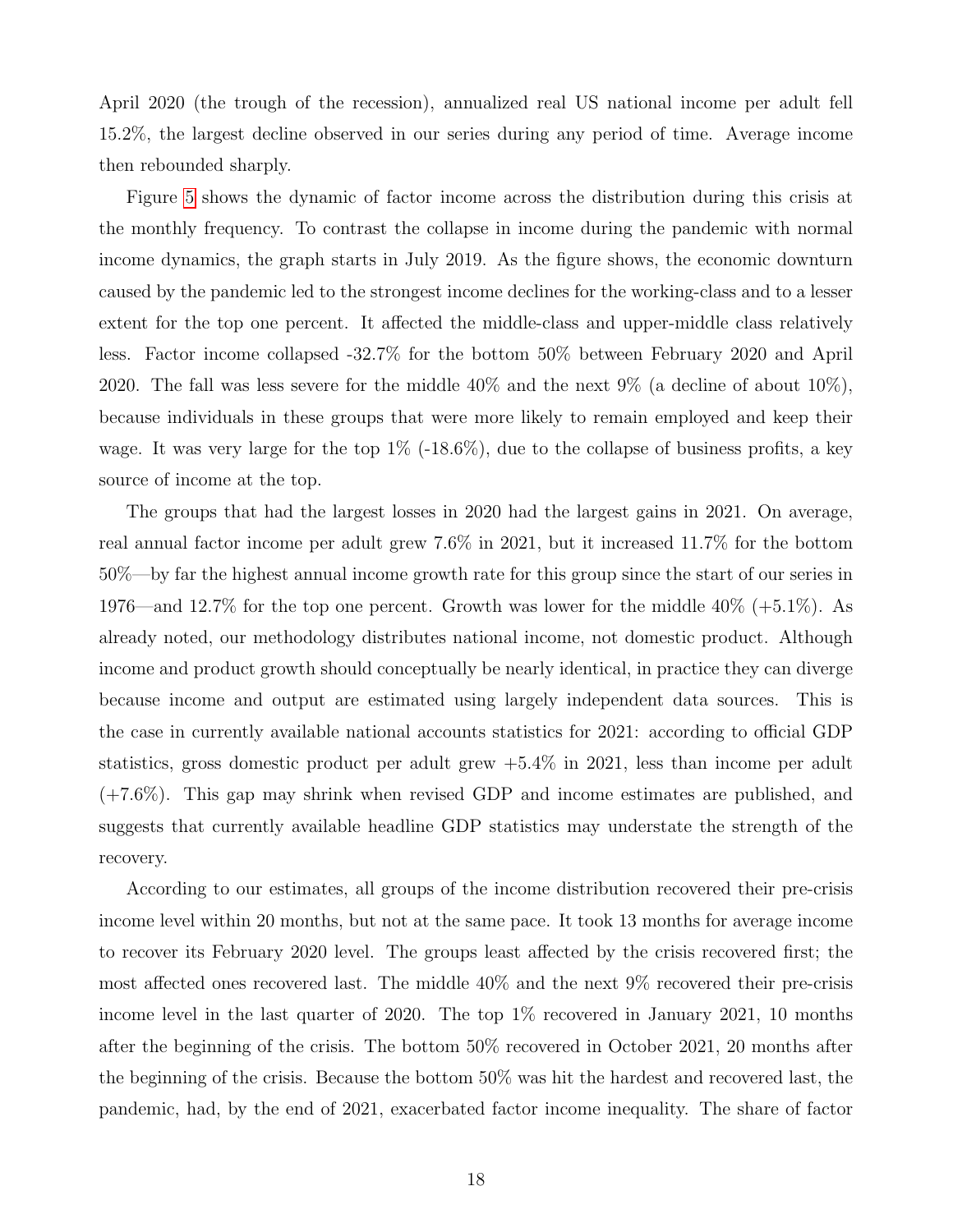income earned by the bottom 50% was 11.4% in December 2021, less than in 2019. The share of factor income earned by the top 1% adults was 19.5%, its highest level in the post-World War II era.<sup>[15](#page-0-0)</sup>

Comparing the Covid-19 and Great Recession recessions and recoveries. During the Covid-19 crisis, the recovery for the working class was dramatically faster than during the previous economic downturn, the Great Recession that started in December 2007. Figure [6](#page-30-0) contrasts the evolution of average factor income per adult and bottom 50% factor income during the Great Recession and the Covid crisis. Income is normalized to 100 in the month preceding each recession. A number of striking findings emerge.

First, and as already largely documented, for the economy as a whole the recovery from the Covid-19 crisis (13 months) was much faster than the recovery from the Great Recession (4 years and a month). Second, in the aftermath of the Great Recession, it had taken a staggering 11 years and 10 months for the bottom 50% to recover its pre-crisis factor income level. From 2010 to 2016, a period during which the economy rebounded and crossed its pre-crisis output level, the bottom 50% experienced virtually no growth: average factor income for that group stayed constant at about \$16,500 per adult (in constant \$2021). Income started growing in 2017 and only exceeded its December 2007 level in October 2019, just a few months before the Covid-19 pandemic. The slow recovery of the working class is a notable and robust feature of the Great Recession.[16](#page-0-0)

By contrast, factor income for the bottom 50% immediately and sharply rebounded in the aftermath of the Covid-19 pandemic. By the time average income had recovered from the Great Recession (January 2012), bottom 50% income was still 12% below its pre-crisis income level; it experienced no growth, and would flatline for five more years. By the time average income had recovered from the Covid-19 crisis (March 2021), the bottom 50% was booming and within a few months would exceed its pre-crisis income level. A given trajectory of GDP growth is thus compatible with widely different market income dynamics for the working class.

<sup>15</sup>Similar findings are obtained when looking at annual income in 2021 (instead of annualized December 2021 or annualized 2021Q4 income). For the bottom 50%, average 2021 annual income remained below its 2019 level (-1.2%). Other groups, which were less hit by the initial shock and recovered faster, had higher average factor income in 2021 than in 2019:  $+2\%$  for the middle 40%,  $+3.9\%$  for the top 10%,  $+4.4\%$  for the top 1%.

<sup>&</sup>lt;sup>16</sup>Quantitatively similar results are obtained when restricting to the working-age population, or looking at pretax income, i.e., after the operation of the pension system. The stagnation of factor income for the bottom 50% in the aftermath of the Great Recession is not an artifact of population ageing; it reflects the stagnation of wages for the bottom 50% during this period of time. The top fiscal income shares of Piketty and Saez (2003), which have been used to study the fraction of growth accruing to top income groups (see Saez, 2008, and subsequent updates), also revealed the unequal recovery from the Great Recession.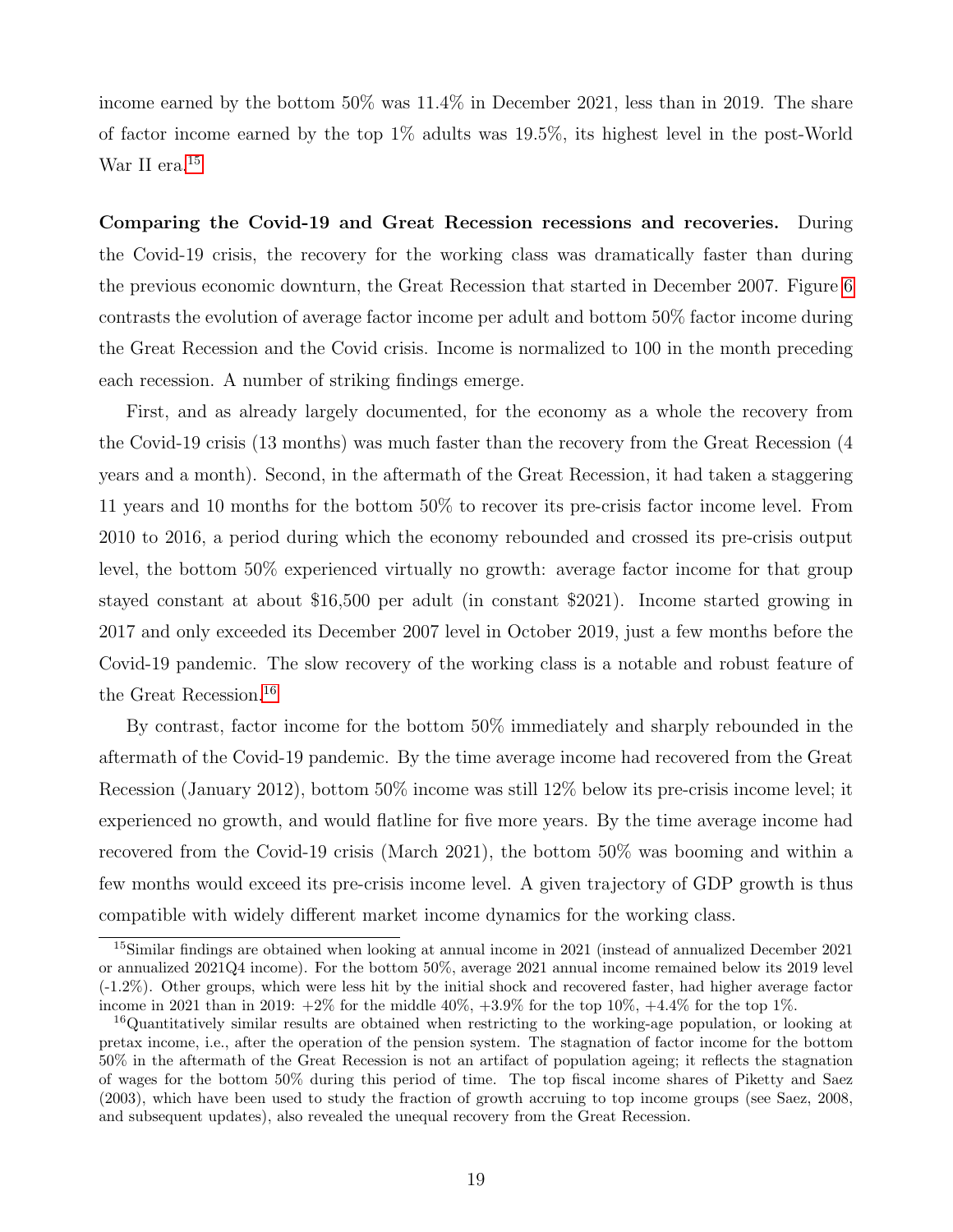Figure [7](#page-31-0) shows the dynamic of the top 1% during the two recessions. During both the Great Recession and the Covid-19 recession, income initially fell more for the top 1% than on average. But the recovery was faster. As average income returned to its pre-crisis level, income in the top 1% grew faster than average. In the medium run both recessions thus ended up increasing factor income concentration.

### 5.2 The Effects of Government Intervention

Government intervention during recessions affects the distribution of growth, sometimes massively. In 2021, for the United States as a whole, real disposable income per adult was 9.7% higher than in 2019. Disposable income grew much faster than national income  $(+2.5\%)$ , due to massive government deficits.

The bottom 50% most benefitted from the increase in government spending. After accounting for taxes and cash and quasi-cash transfers, average disposable income for adults in the bottom 50% was 20.3% higher in 2021 than in 2019. Figure [8](#page-32-0) shows a step-by-step decomposition of the effect of government intervention on the income of the bottom 50%. To facilitate the interpretation of the results, we focus on the working-age population (aged 20 to 65) and we always rank by factor income so that all figures for a given month refer to the same group. The graph reveals the relative importance of the various government programs enacted during the pandemic.

In the early months of the crisis, the Paycheck Protection Program lifted incomes. But given available evidence on the incidence of the program (Autor et al., 2022), the effect appears small. According to our estimates, the Paycheck Protection Program increased the average monthly income of the bottom 50% of the working-age population by about \$100. It replaced only about a fifth of the decline in factor income that occurred in the first months of the crisis for this population (from about \$1,500 in February 2020 to about \$1,000 in April and May 2020). Unemployment insurance, which was significantly extended during the crisis, had much larger effects, lifting average bottom 50% monthly income by about \$400 in May, June, and July 2020, and by up to \$200 a month through to the summer of 2021.

The three waves of Covid-relief payments (April 2020, January 2021, and March 2021) had large but temporary effects on monthly income. Disposable monthly income for the bottom 50% peaked in March 2021 as a result of the third payment, to reach \$3,200— twice as much as before the pandemic (\$1,600). By the end of 2021, disposable monthly income for the bottom 50% had declined to \$2,000. Virtually the only reason why disposable income was higher for the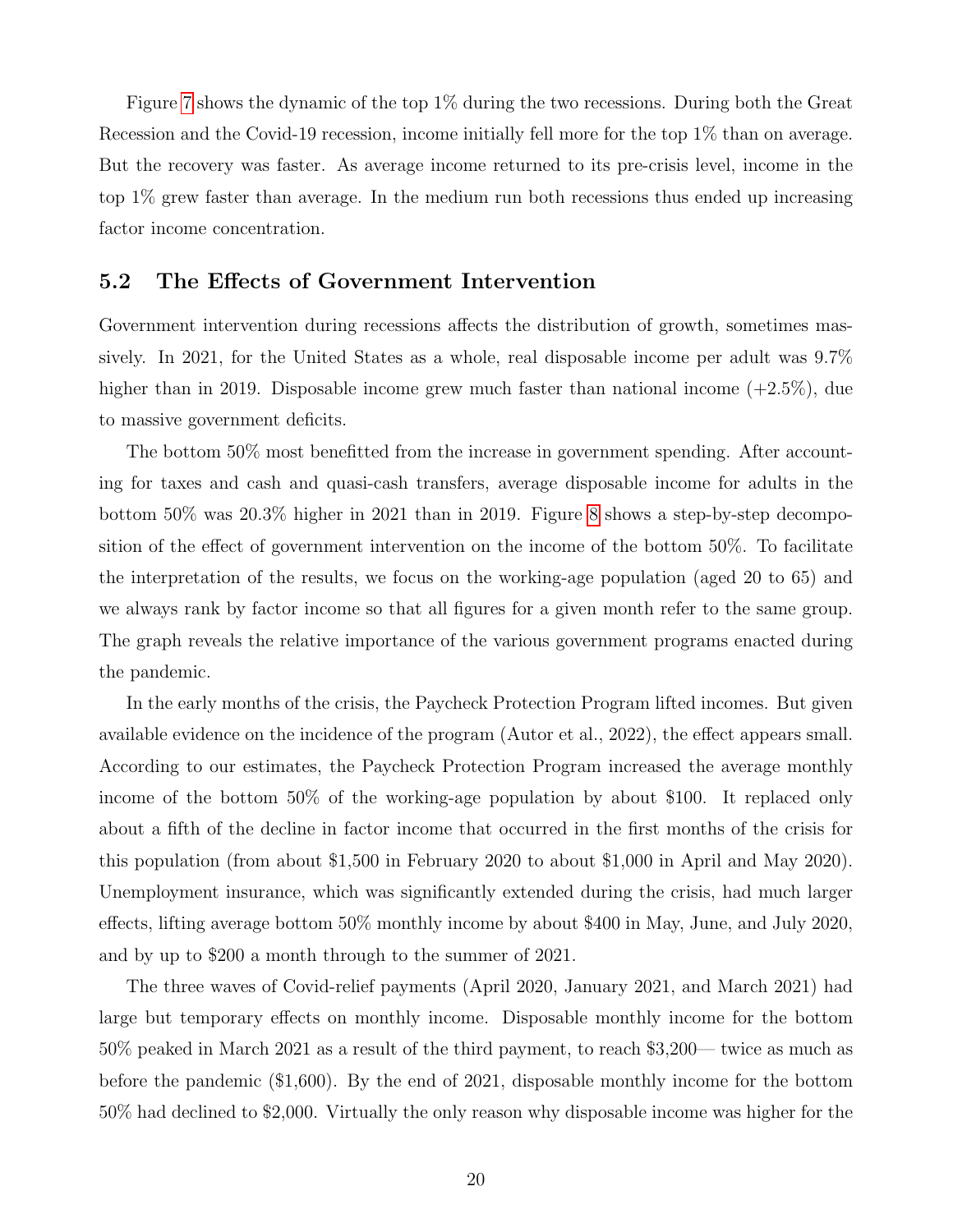working class in the end of 2021 than before the pandemic was the expanded child tax credit and the expanded earned income tax credit for adults with children.<sup>[17](#page-0-0)</sup>

### <span id="page-21-0"></span>5.3 The Rise of Wealth Concentration

Finally, we study the effect of the Covid-19 crisis on wealth inequality. Figure [9](#page-33-0) shows the dynamic of wealth across the distribution from the first quarter of 2019 to the last quarter of 2021. Wealth grew strongly for all groups but wealth concentration increased markedly. From the end of 2019 to the end of 2021, average real wealth per adult grew 22.6%. For the top  $0.1\%$ the increase was 31.8%, and for the top 0.01% it reached 36.2%. As a result, the share of wealth owned by the top 0.1% adults (with wealth equally-split among married spouses) increased 1.3 point from the end of 2019 to the end of 2021, to reach 19.1%—the highest level recorded in the post-Word War II era.

The rise in wealth concentration observed during the Covid pandemic is comparable—if anything slightly larger—to the rise observed during the Great Recession, +1.0 point for the top 0.1% wealth share between the end of 2007 and the end of 2010. Recent economic crises thus appear to exacerbate wealth inequality in the United States. However, not all large increases in wealth concentration occur during periods of crisis.The rise in wealth concentration observed in 2020 and 2021 is the second largest increase observed over a period of two calendar years, after the rise seen in 1996 and 1997  $(+1.8 \text{ point for the share of wealth owned by the top 0.1%), a$ period of rapid economic growth.

Our findings on the dynamics of wealth inequality are consistent with other existing evidence. First, our series are consistent with the official Federal Reserve Distributional Financial Accounts, both for the Covid-19 crisis and back to 1989, the first year of the DFA. Specifically, from the third quarter of 1989 to the third quarter of 2021, the top 1% wealth share grew 8.5 points in the DFA (vs.  $+8.1$  in our series); the next 9% gained 0.2 point (-0.9 in our series); the middle 40% lost 7.6 points (-6.0 in our series); the bottom 50% lost -1.2 (-1.2 in our series). In both the DFA and our series, wealth concentration increased during the Covid-19 pandemic and the top 1% wealth share was at its highest recorded level at the end of 2021.[18](#page-0-0) Second, our

<sup>&</sup>lt;sup>17</sup>As in the national accounts and the distributional national accounts of Piketty, Saez and Zucman (2018), refundable tax credits—i.e., cash transfers administered through the tax system—are categorized as cash transfers (not negative taxes); thus the child tax credit and the earned income tax credits show up as "regular cash transfers" in Figure [8.](#page-32-0)

<sup>&</sup>lt;sup>18</sup>As detailed in Saez and Zucman (2020), top wealth shares are lower in the DFA because in contrast to Saez and Zucman (2016) and this paper, the DFA include unfunded defined benefit pensions and consumer durables (vehicles) in wealth, both of which are relatively equally distributed. Once the same definition of wealth is used, the level, trend, and composition of top wealth shares are identical in the two projects.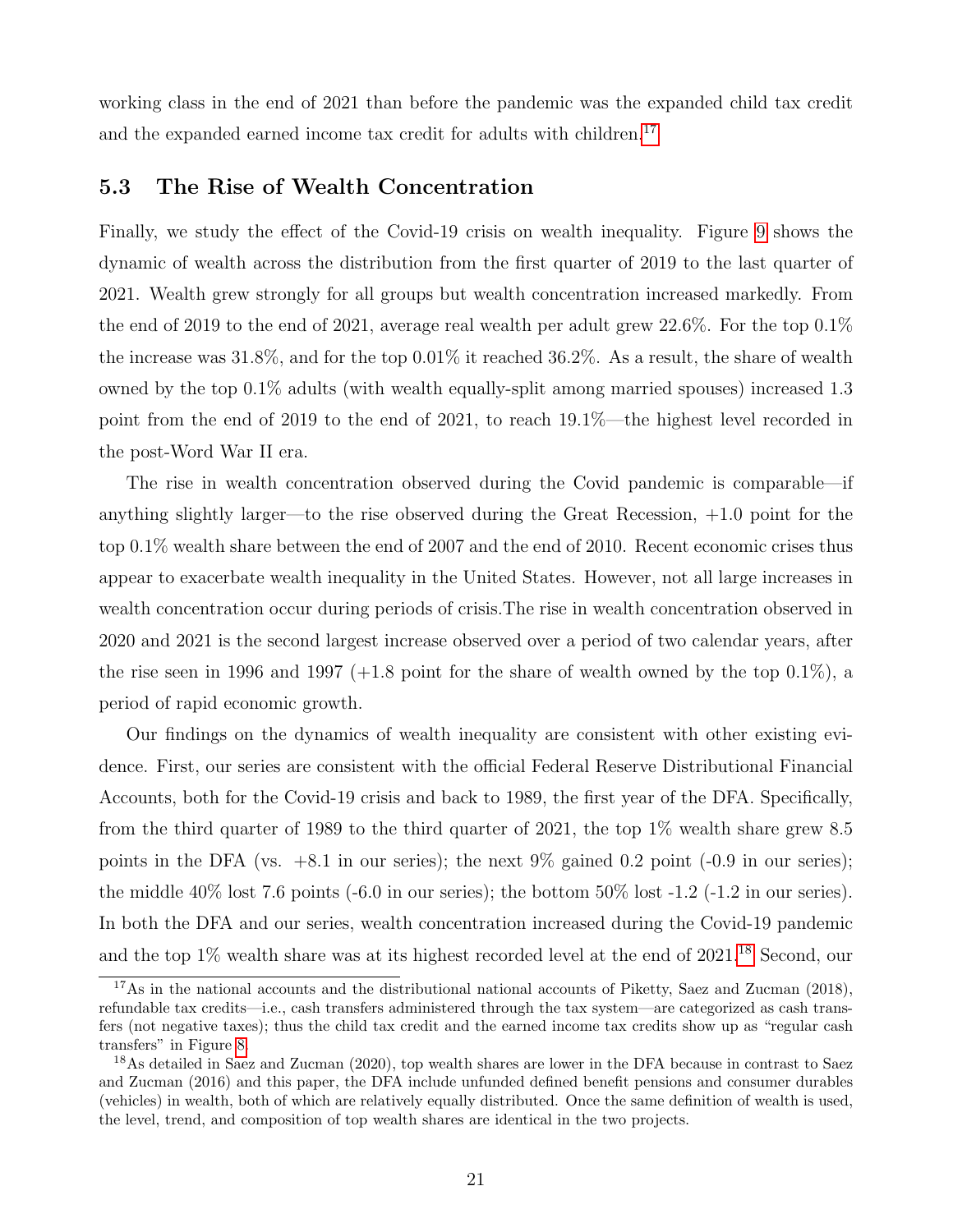findings on the dynamics of top-end wealth are consistent with evidence from real-time Forbes billionaires estimates, which show that the share of total household wealth owned by the top 0.0001% wealthiest households (the 18 richest American tax units today) grew from 1.1% in 2019 to 1.4% in 2021, by far its highest level on record.

# <span id="page-22-0"></span>6 Conclusion

Macroeconomic growth statistics are not necessarily informative of how income grows for most social groups. Yet government statistics currently available in the United States do not make it possible to know who benefits from economic growth in a timely manner. Our paper attempts to address this gap by creating real-time distributional national accounts: monthly and quarterly estimates of income inequality and wealth inequality, available within a few hours of the publication of official monthly and quarterly national accounts aggregates. We leverage a wide array of administrative data to develop reliable projection methods, which we test and successfully validate by applying our methodology retrospectively back to 1976. Although our estimation procedure appears to deliver reliable results, our estimates could be improved by complementing the administrative data we use with real-time private sector data (Chetty et al., 2020) or with internal government administrative data. We view our real-time statistics as a prototype which we hope will be refined, enriched, and eventually incorporated into official national account statistics. All our estimates are available online at <http://realtimeinequality.org>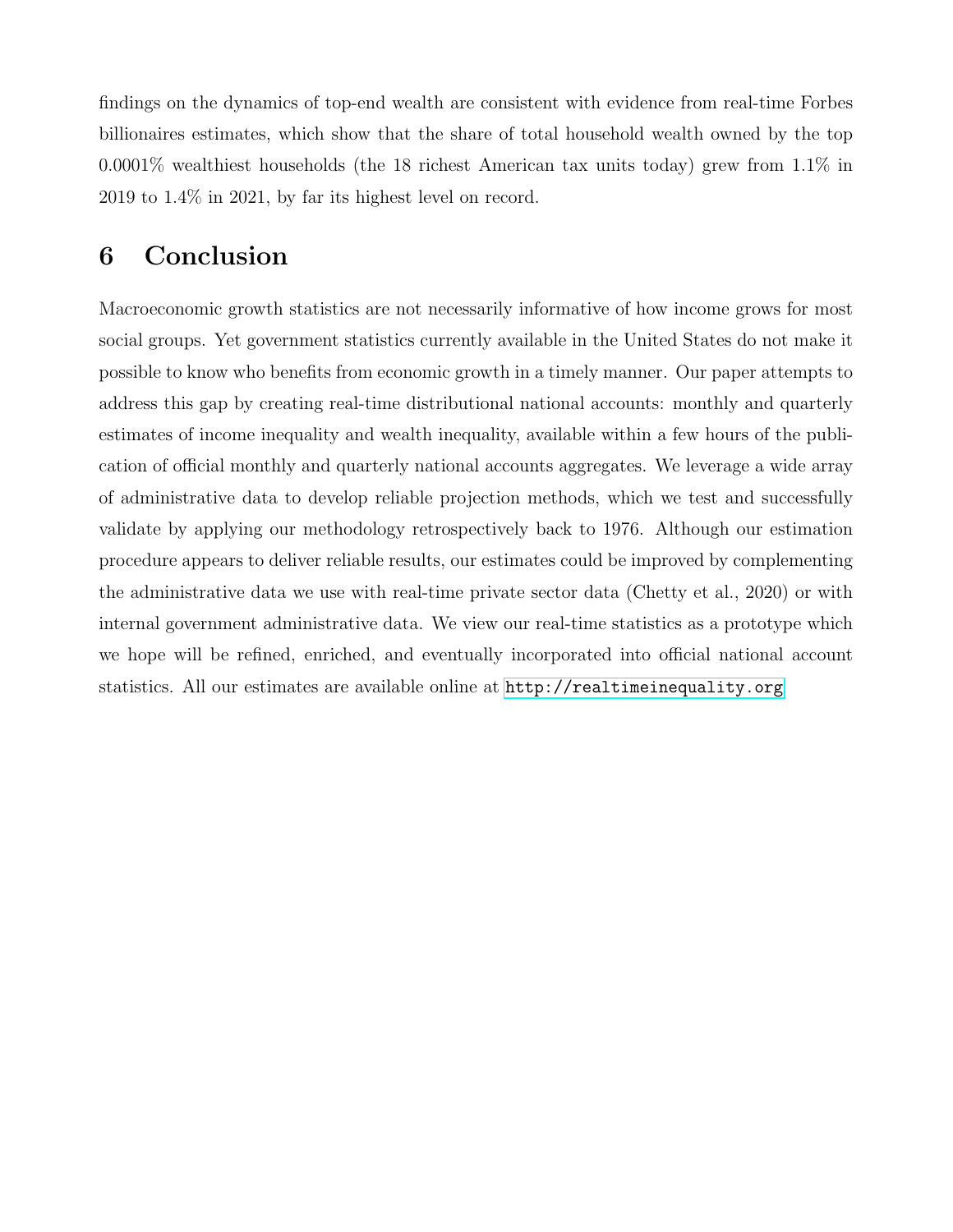# References

Autor, David, David Cho, Leland D. Crane, Mita Goldar, Byron Lutz, Joshua K. Montes, William B. Peterman, David D. Ratner, Daniel Villar Vallenas and Ahu Yildirmaz. 2022. "The \$800 Billion Paycheck Protection Program: Where Did the Money Go and Why Did it Go There?," NBER working paper #29669.

Alvaredo, Facundo, Anthony Atkinson, Lucas Chancel, Thomas Piketty, Emmanuel Saez, and Gabriel Zucman. 2016. "Distributional National Accounts (DINA) Guidelines: Concepts and Methods used in the World Wealth and Income Database." WID Working Paper 2016/1.

Batty, Michael, Jesse Bricker, Joseph Briggs, Elizabeth Holmquist, Susan McIntosh, Kevin Moore, Eric Nielsen, Sarah Reber, Molly Shatto, Kamila Sommer, Tom Sweeney, and Alice Henriques Volz. 2019. ["Introducing the Distributional Financial Ac](https://doi.org/10.17016/FEDS.2019.017)[counts of the United States,"](https://doi.org/10.17016/FEDS.2019.017) Finance and Economics Discussion Series 2019-017. Washington: Board of Governors of the Federal Reserve System.

Blanchet, Thomas, Lucas Chancel, Ignacio Flores, Marc Morgan. 2021. "Distributional National Accounts Guidelines: Methods and Concepts used in the World Inequality Database." Technical paper, 2021.

Chetty, Raj, John N. Friedman, Nathaniel Hendren, Michael Stepner, and the Opportunity Insights Team. 2020. "The Economic Impacts of Covid-19: Evidence from a New Public Database Built Using Private Sector Data." NBER working paper #27431

Daly Mary C., Bart Hobijn, and Theodore S. Wiles. 2011. "Dissecting Aggregate Real Wage Fluctuations: Individual Wage Growth and the Composition Effect," FRBSF Working Paper 2011-23.

Denton, Frank T.. 1971. "Adjustment of Monthly or Quarterly Series to Annual Totals: An Approach Based on Quadratic Minimization," Journal of the American Statistical Association, 66(333): 99–102.

Fixler, Dennis, David Johnson, Andrew Craig, Kevin Furlong. 2017. "A Consistent Data Series to Evaluate Growth and Inequality in the National Accounts," Review of Income and Wealth, 63: 437–459.

Fixler, Dennis, Eva de Francisco, and Danit Kanal. 2021. "The Revisions to Gross Domestic Product, Gross Domestic Income, and Their Major Components," Survey of Current *Business.* 101(1): 1–40.

Fixler, Dennis, Marina Gindelsky , and Robert Kornfeld. 2021. "The Feasibility of a Quarterly Distribution of Personal Income," BEA Working Paper Series, WP2021-8.

International Monetary Fund 2017. "Quarterly National Accounts Manual, 2017 Edition." Lee, Byoungchan. 2020. "Business Cycles and Earnings Inequality." working paper.

Piketty, Thomas, and Emmanuel Saez. 2003. "Income Inequality in the United States, 1913-1998," Quarterly Journal of Economics 118(1), 1–39.

Piketty, Thomas, Emmanuel Saez, and Gabriel Zucman. 2018. "Distributional National Accounts: Methods and Estimates for the United States," Quarterly Journal of Economics 133(2), 553–609.

Saez, Emmanuel. 2008. "Striking It Richer: The Evolution of Top Incomes in the United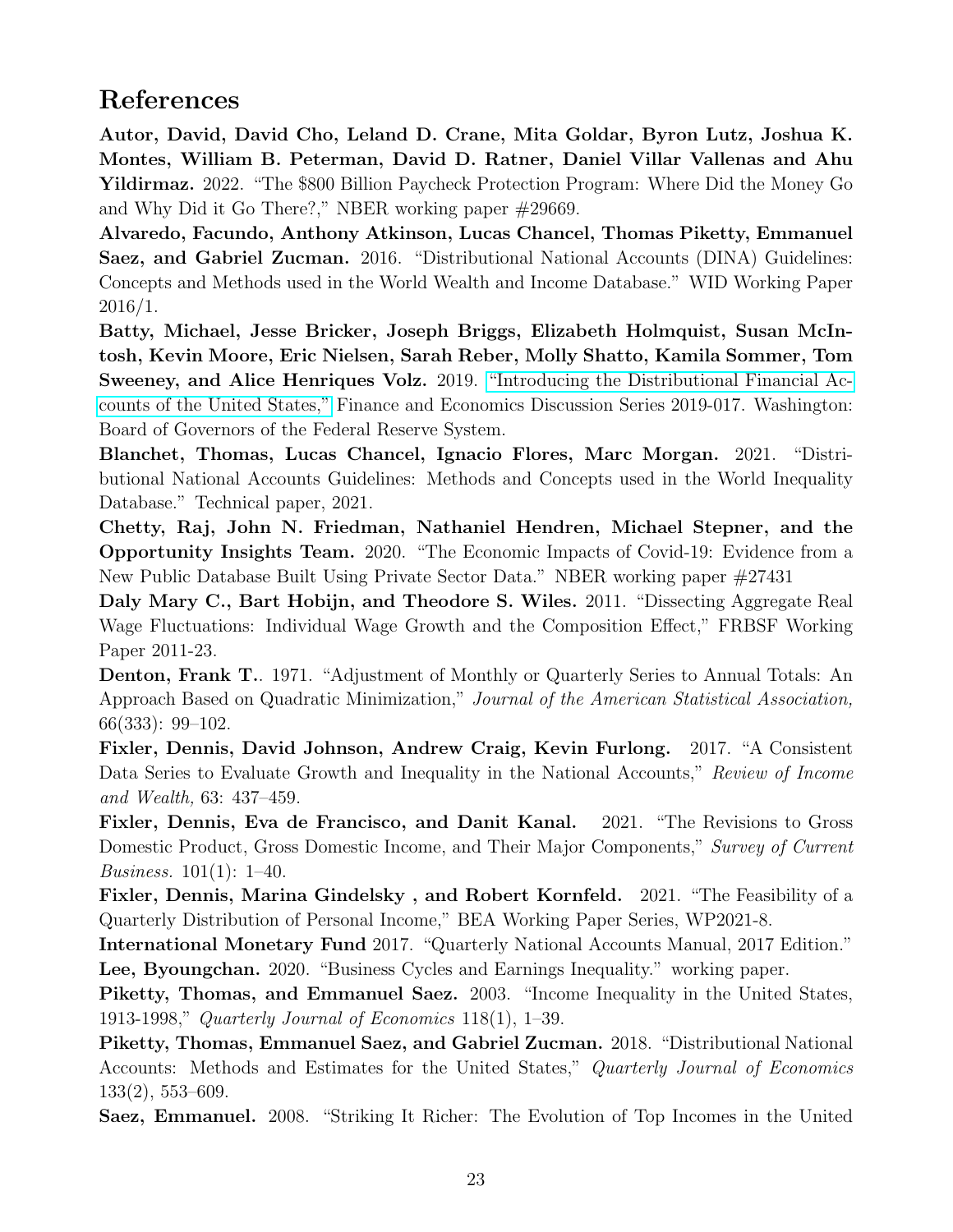States," Pathways Magazine, Stanford Center for the Study of Poverty and Inequality, 6-7.

Saez, Emmanuel and Gabriel Zucman. 2016."Wealth Inequality in the United States since 1913: Evidence from Capitalized Income Tax Data," Quarterly Journal of Economics 131(2), 519-578.

Saez, Emmanuel and Gabriel Zucman. 2020. "The Rise of Income and Wealth Inequality in America: Evidence from Distributional Macroeconomic Accounts," Journal of Economic Perspectives, 34(4): 3-26.

Saez, Emmanuel and Gabriel Zucman. 2020b. "Trends in US Income and Wealth Inequality: Revising After the Revisionists," NBER working paper #27921.

Shiskin, J., A. H. Young and J.C. Musgrave. 1967. "The X-11 Variant of the Census Method II Seasonal Adjustment Program," Technical Report 15, U.S. Department of Commerce, Bureau of the Census.

Stantcheva, Stefanie. 2022. "Inequalities in the Times of a Pandemic," NBER working paper #29657.

Stiglitz Joseph, Amartya Sen, and Jean-Paul Fitoussi. 2009. Report by the Commission on the Measurement of Economic Performance and Social Progress, INSEE France.

United Nations. 2009. "System of National Accounts 2008," European Communities, International Monetary Fund, Organisation for Economic Co-operation and Development, United Nations and World Bank. online at [http://unstats.un.org/unsd/nationalaccount/docs/](http://unstats.un.org/unsd/nationalaccount/docs/SNA2008.pdf) [SNA2008.pdf](http://unstats.un.org/unsd/nationalaccount/docs/SNA2008.pdf)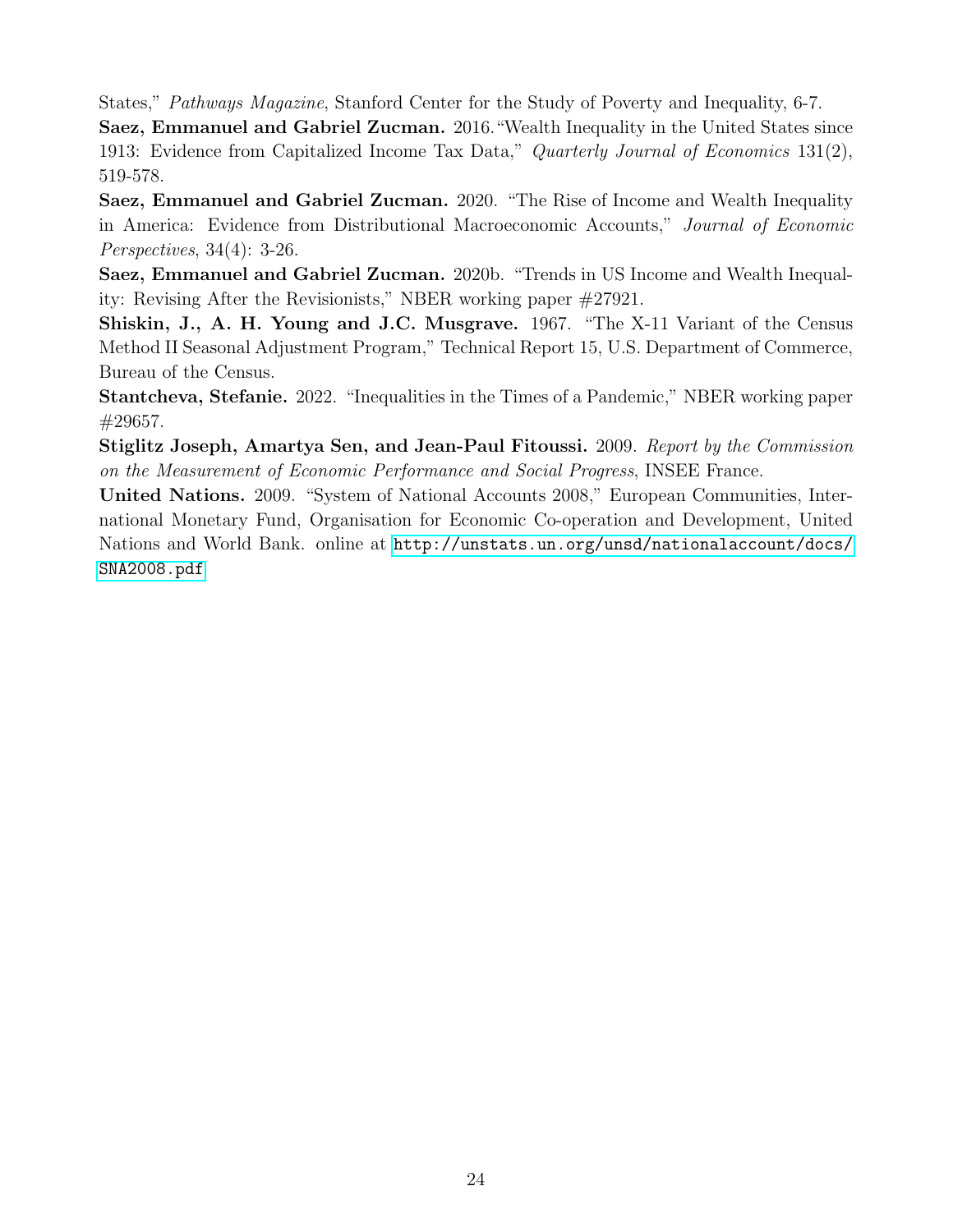

Figure 1: Wage Distributions: Tax Data vs. QCEW





<span id="page-25-0"></span>Notes: This figure compares the wage distributions in the annual micro-data of Piketty, Saez and Zucman (2018) and those obtained in our monthly synthetic distributional national account data using the QCEW as described in the text. Each panel depicts the share of total wage income earned by <sup>a</sup>specific fractile (bottom 50%, middle 40%, next 9%, and top 1%) among individuals with positive wage income. The QCEW-adjusted data track the annual micro-data very closely for all groups.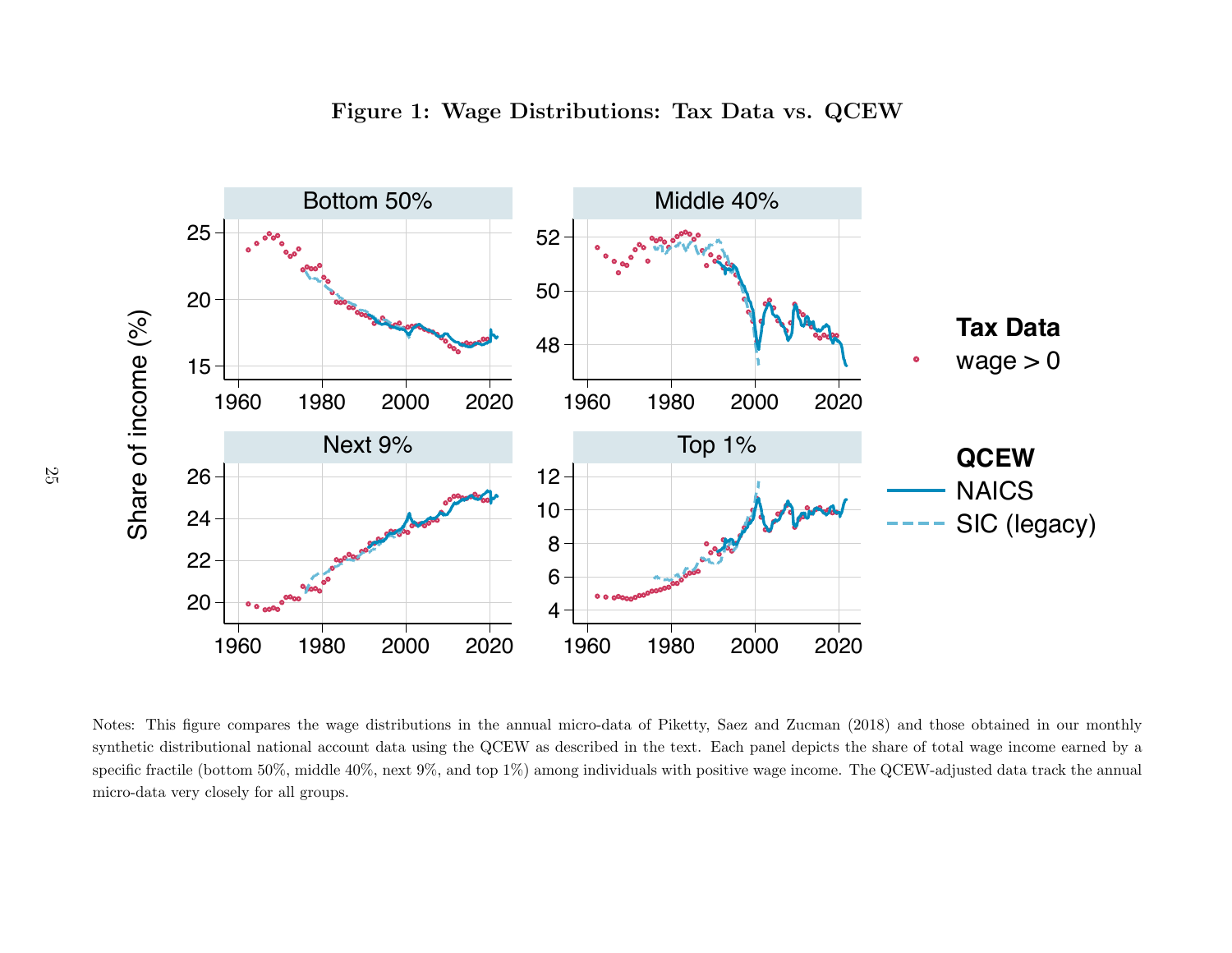Figure 2: Undistributed Profits of Top  $1\%$ : Predicted vs. Actual



<span id="page-26-0"></span>Notes: This figure depicts the predicted growth (y-axis) vs. the actual growth (x-axis) from year  $t$  to year  $t + 1$  in yearly undistributed corporate profits accruing to the top 1% income earners, expressed in percent of total national income for each year from 1976 to 2019. The actual growth is the growthobtained using the annual distributional national account micro-data (finalized data) for both years  $t$  and  $t + 1$ . The predicted growth is the growth obtained using the annual distributional national account micro-data (finalized data) for year  $t$  and the projected synthetic micro-data for year  $t+1$  using our methodology. The dots align along the 45 degree line showing that our predicted growth is generally highly informative of actual growth.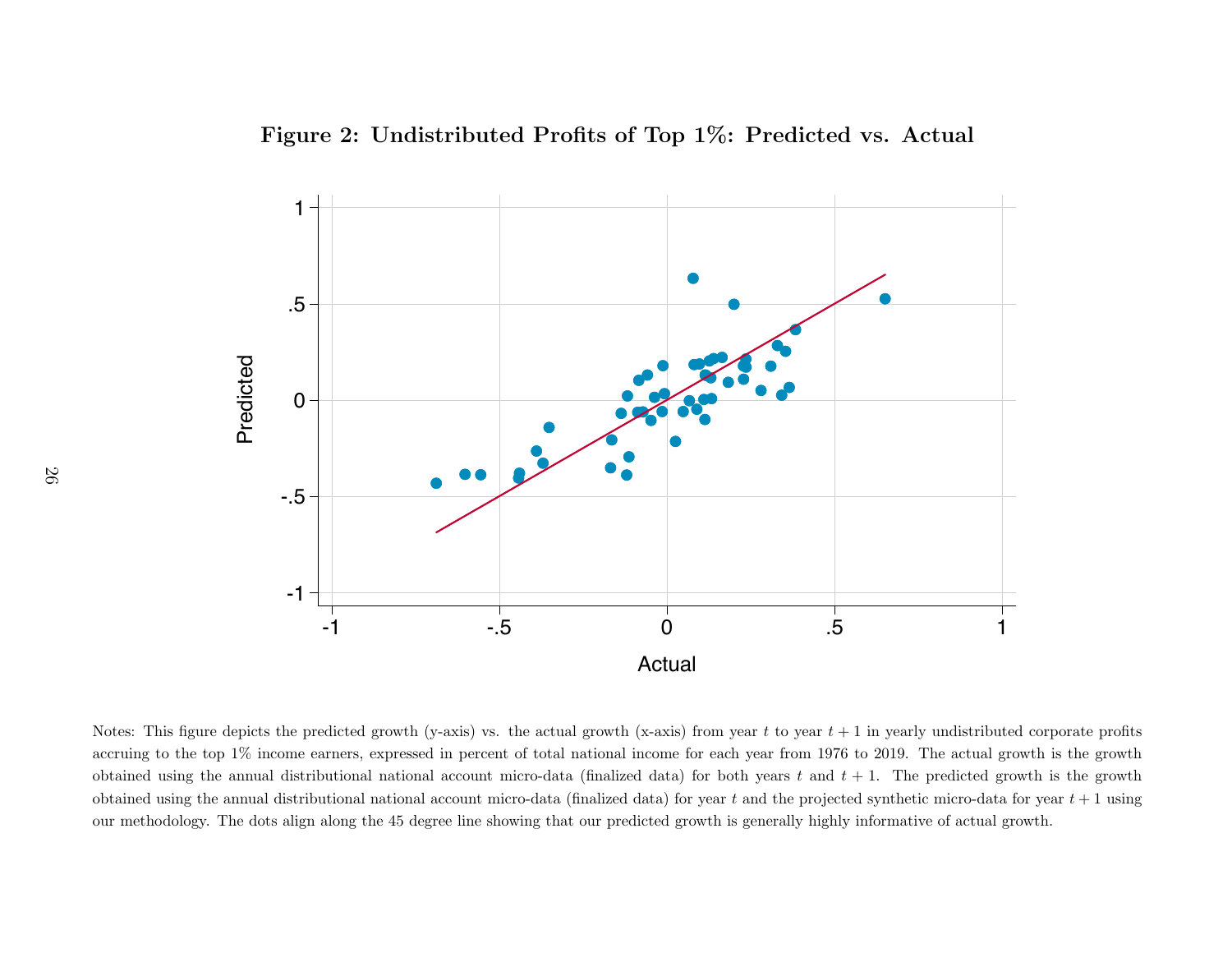

<span id="page-27-0"></span>Notes: This figure depicts the predicted growth rate (x-axis) vs. the actual growth rate (y-axis) in yearly real income per adult from year  $t$  to year  $t + 1$  for each year from 1976 to 2019. Each panel depicts <sup>a</sup> specific income group. The actual growth rate is the growth rate obtained using the annual distributionalnational account micro-data (finalized data) for both years  $t$  and  $t+1$ . The predicted growth rate is the growth rate obtained using the annual distributional national account micro-data (finalized data) for year  $t$  and the projected synthetic micro-data for year  $t + 1$  using our methodology.Years for which there is <sup>a</sup> significant tax reform that generates income shifting (for tax avoidance reasons) and often distorts reported incomes are depicted with <sup>a</sup> red triangle).The linear fit is close to the 45 degree line showing that our predicted growth is generally highly informative of actual growth.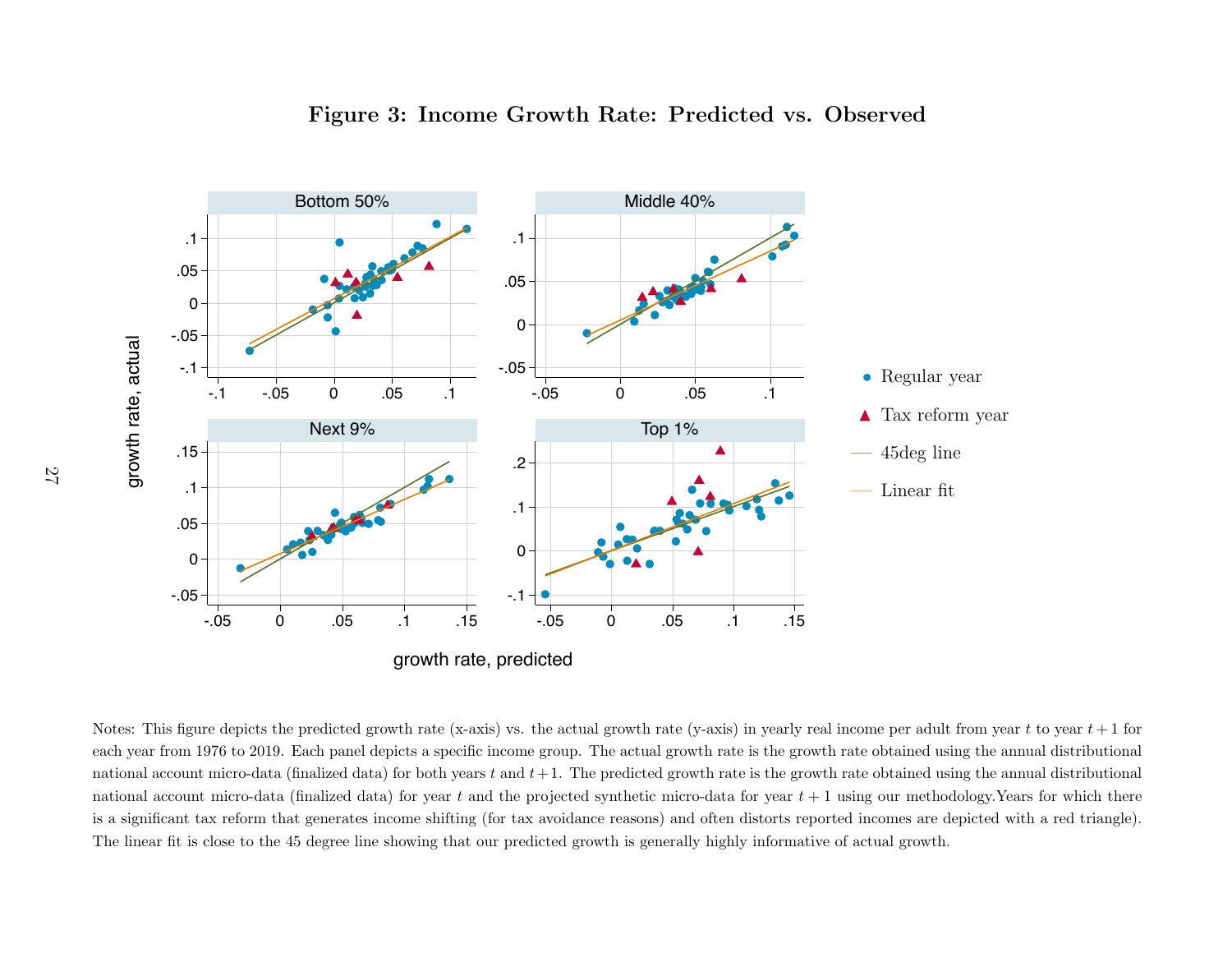<span id="page-28-0"></span>



Notes: This figure depicts the predicted change in the top 1% income share (x-axis) vs. the change in the top 1% income share (y-axis) from year t to year  $t + 1$  for each year from 1976 to 2019. The actual top 1% income share change is obtained using the annual distributional national account micro-data (finalized data) for both years  $t$  and  $t + 1$ . The predicted change is obtained using the annual distributional national account micro-data (finalized data) for year t and the projected synthetic micro-data for year  $t + 1$  using our methodology. Years for which there is a significant tax reform that generates income shifting (for tax avoidance reasons) and often distorts reported top incomes are depicted with <sup>a</sup> black triangle). Overall, in 80% of years, our predictedchange has the correct sign, showing that our predicted change is generally highly informative of the actual change in the top 1% income share.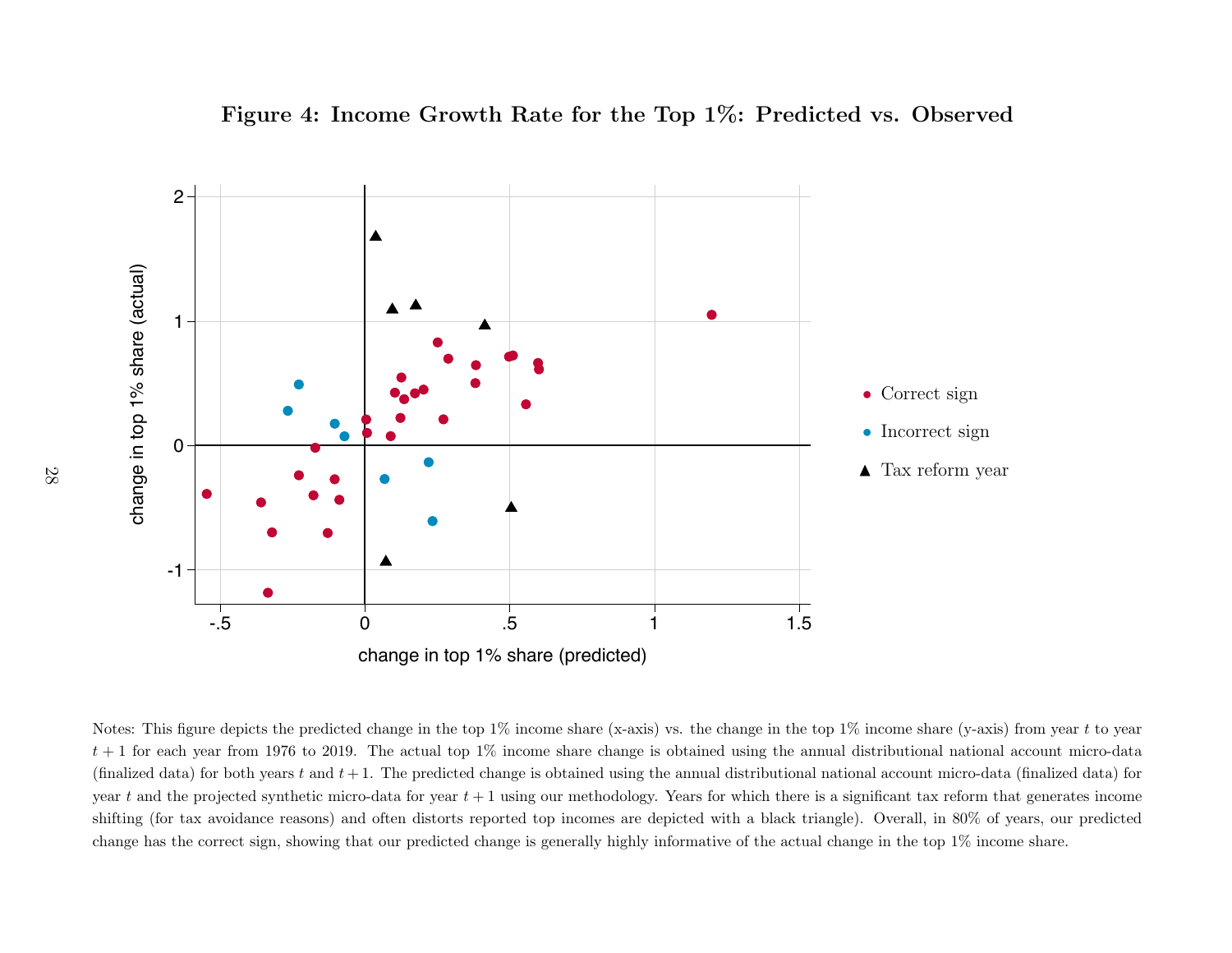

<span id="page-29-0"></span>Notes: The figure shows the monthly dynamic of real factor income across the distribution during the Covid-19 recession. The economic downturn caused by the pandemic led to the strongest income declines for the bottom 50% and to <sup>a</sup> lesser extent for the top one percent. By October 2021 all groups hadrecovered their pre-crisis income level.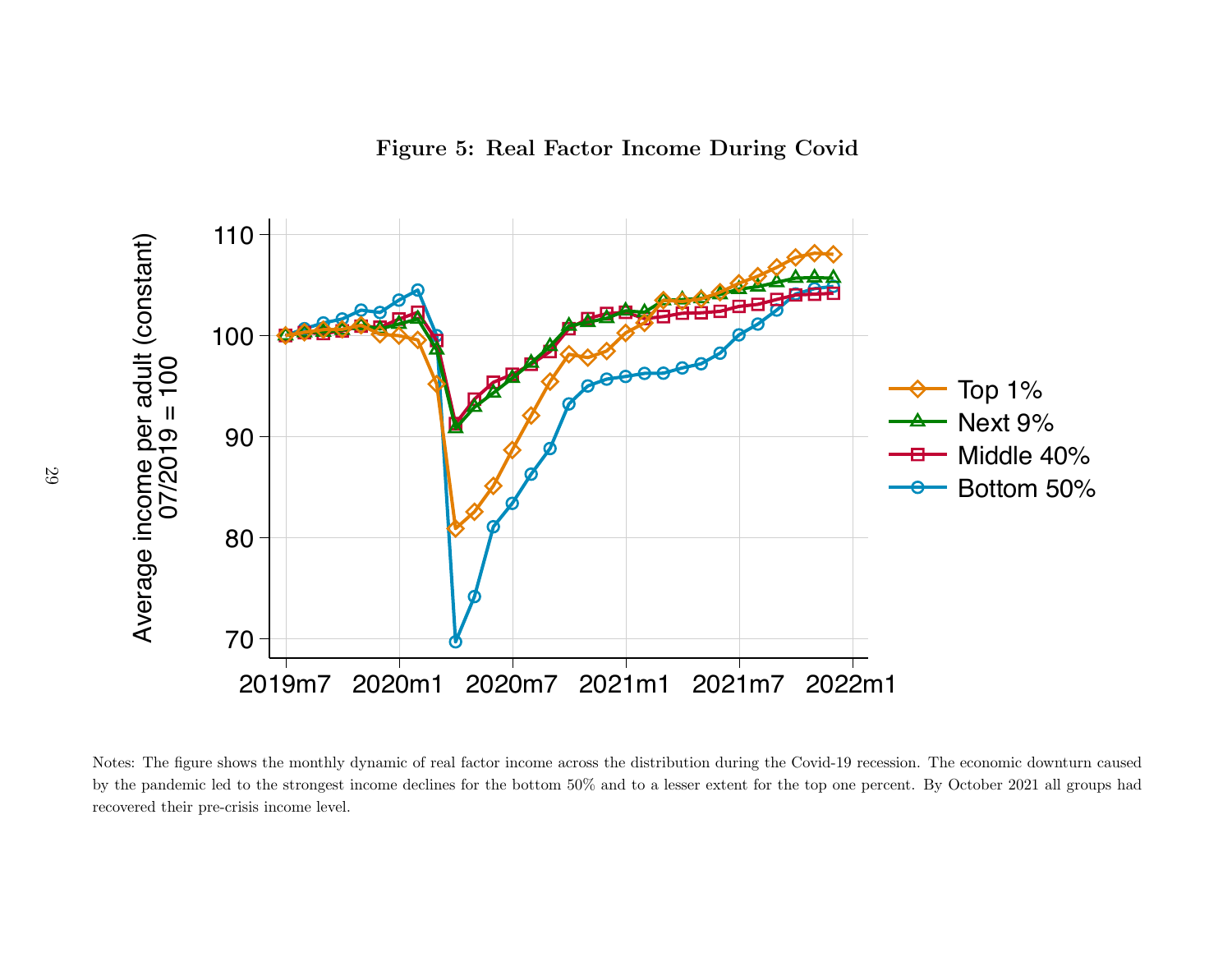

<span id="page-30-0"></span>Figure 6: Bottom 50% Income Dynamics During Covid vs. Great Recession

Notes: This figure compares the growth of real factor income per adult on average and for the bottom 50% during the Great Recession and the Covid-19 recession. Income is normalized to 100 in December 2007 for the Great Recession and February 2020 for the Covid-19 recession, corresponding to the monthimmediately preceding the recession. The x-axis counts the number of months since the start of the recession.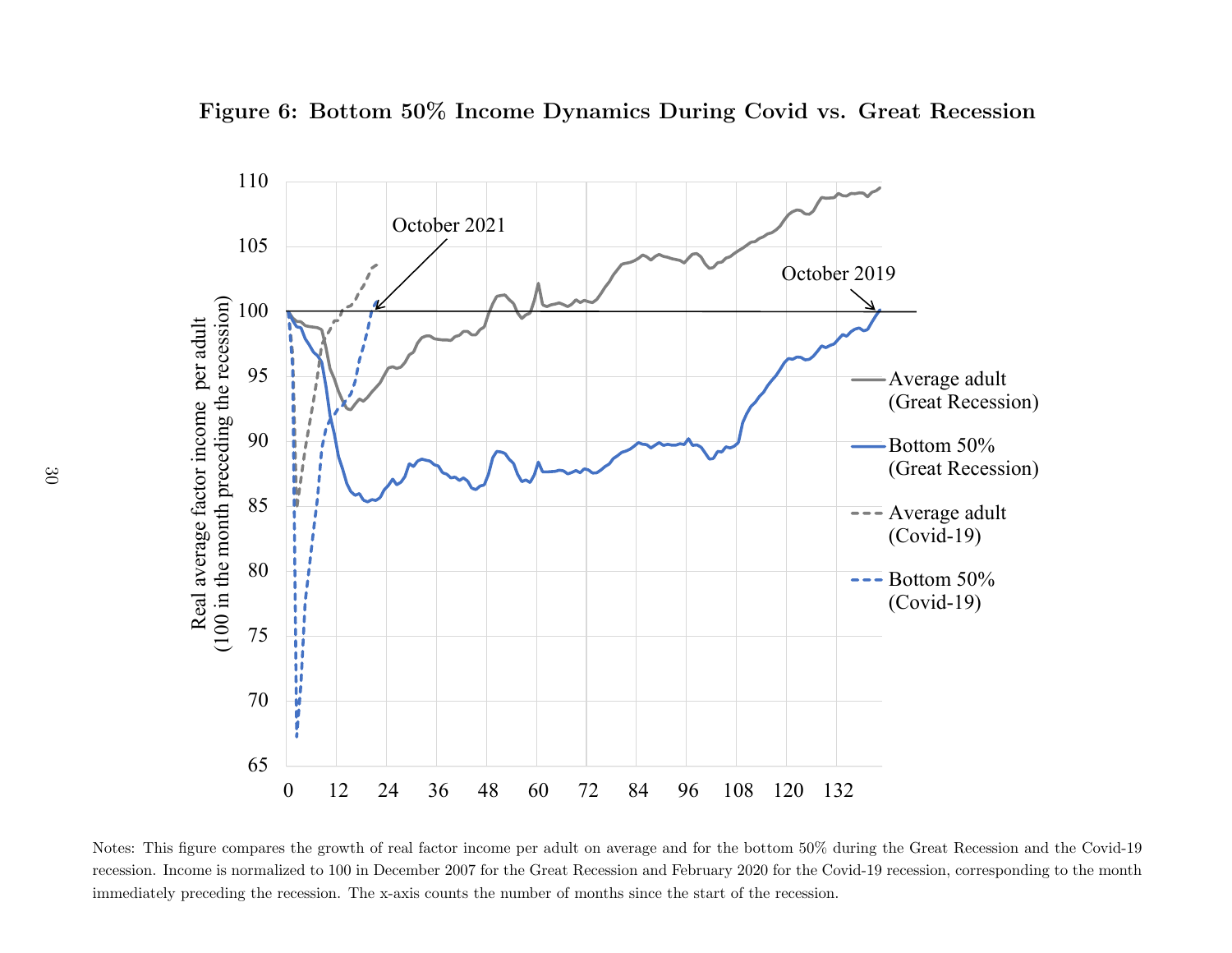<span id="page-31-0"></span>



Notes: This figure compares the growth of real factor income per adult on average and for the top 1% during the Great Recession and the Covid-19recession. Income is normalized to 100 in December 2007 for the Great Recession and February 2020 for the Covid-19 recession, corresponding to the monthimmediately preceding the recession. The x-axis counts the number of months since the start of the recession.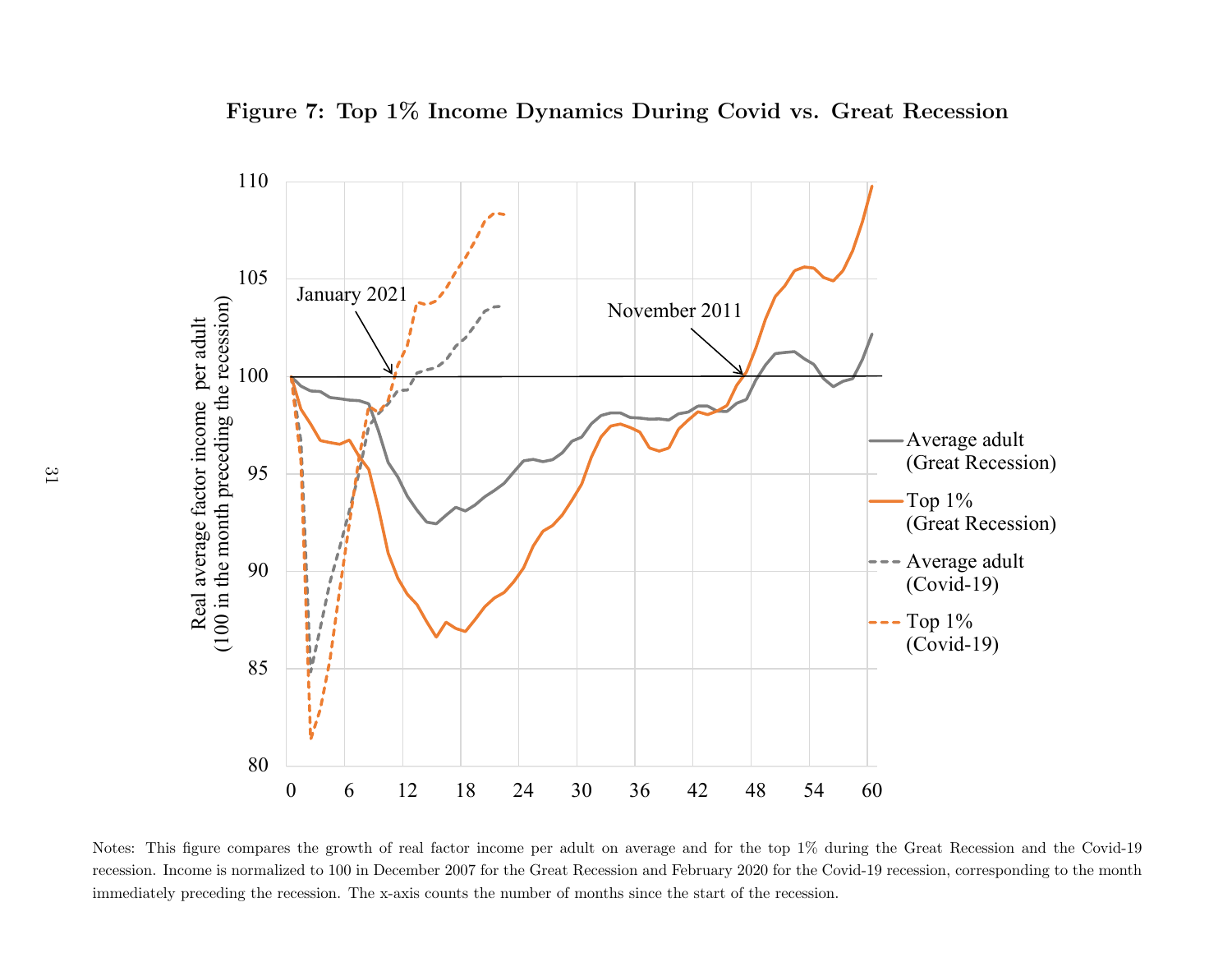



<span id="page-32-0"></span>Notes: This figure decomposes the average real monthly income of the bottom 50% from July 2019 to December 2021. We restrict to the working-agepopulation (aged <sup>20</sup> to 65). Individual adults are ranked by their factor income, and income is equally split between married spouses.